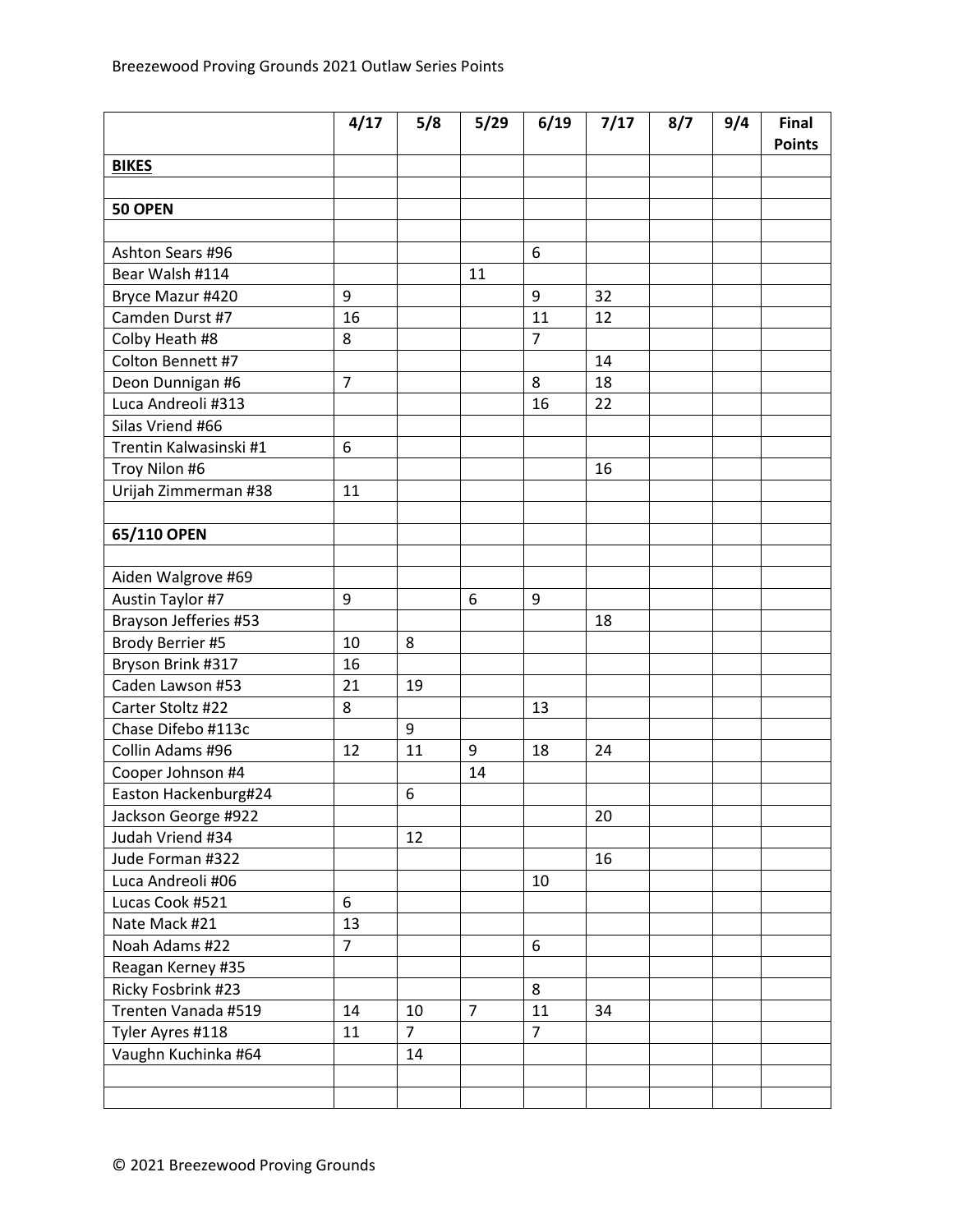| 85/150 OPEN             |                |                |                |    |    |  |  |
|-------------------------|----------------|----------------|----------------|----|----|--|--|
|                         |                |                |                |    |    |  |  |
| #499                    |                |                |                | 20 |    |  |  |
| Aaron Zunder #55        |                |                |                |    | 38 |  |  |
| Adam Gingrich #56       |                |                |                |    |    |  |  |
| Andrew Ford #257        |                |                |                |    |    |  |  |
| Angela Martin #45       |                |                |                | 9  |    |  |  |
| Artez Mathis #379       | 9              |                |                |    |    |  |  |
| Austin Waterlou #69     |                | 9              |                |    |    |  |  |
| Braden Ashburn #66      |                |                |                |    |    |  |  |
| Bradyn Alexander #219   | 12             | 17             | 12             | 26 | 34 |  |  |
| Brooke Bowlin #48       |                |                |                |    | 72 |  |  |
| Bryson Gue #17          |                |                | $\overline{7}$ |    |    |  |  |
| Caden Lawson #53        | 28             | 31             |                |    | 56 |  |  |
| Canden Hillenbrand #59  | 14             | 15             | 16             | 29 | 50 |  |  |
| Carter Stoltz #22       | 8              |                |                | 10 |    |  |  |
| Cayden Mazur #420       | $\overline{7}$ |                |                | 15 |    |  |  |
| Chase Difebo #113c      |                | $\overline{7}$ |                |    |    |  |  |
| Colin Davenport #18     |                |                |                |    |    |  |  |
| Colton McKnight #121    |                |                |                |    | 58 |  |  |
| Cooper Barefoot #1      |                |                |                | 16 | 32 |  |  |
| Cooper Johnson #4       |                |                | 28             |    |    |  |  |
| Danny Ahearn #420       |                | 11             | 10             | 19 | 26 |  |  |
| David Fontana #101      | 18             |                | 19             |    | 28 |  |  |
| Denny Marsch #610       |                | 10             |                |    |    |  |  |
| DJ Ford #129            |                |                |                | 24 | 44 |  |  |
| Gage McMaster #15       |                |                |                |    |    |  |  |
| Gotti Cain #712         |                | 13             |                |    |    |  |  |
| Hunter Frankenberry #12 |                |                |                | 12 | 36 |  |  |
| Jax Kurtz #315          |                |                |                | 23 |    |  |  |
| Justin Dull #94         |                |                |                |    |    |  |  |
| Kaiden Covert #33       |                |                |                | 11 |    |  |  |
| Kameron Holderbaum #44  |                | 26             | 20             | 31 | 54 |  |  |
| Kevin Deremer #1k       | 20             | 21             |                | 32 |    |  |  |
| Kristyn Oliver #19      |                | 14             | 9              | 14 | 18 |  |  |
| Landon George #955      |                |                |                |    | 16 |  |  |
| Lane Barr #159          |                |                |                |    |    |  |  |
| Levi Ramsey #97         | 11             |                |                | 13 | 22 |  |  |
| Levi Sever #2           |                |                | 14             |    |    |  |  |
| Lucas Adams #14         | 13             | 12             | 11             | 17 |    |  |  |
| Lucas Colledge #21x     | 19             |                |                |    |    |  |  |
| Lucas Lecorchick #59    | 15             | 19             | 17             | 30 | 40 |  |  |
| Malichi Sudol #21       |                | 23             |                |    | 42 |  |  |
| Matthew Young #04       |                | 24             |                | 27 |    |  |  |
| Micah Sayers #14        |                | 18             | 21             | 39 | 52 |  |  |
| Nate Mack #21           | 10             |                |                | 22 |    |  |  |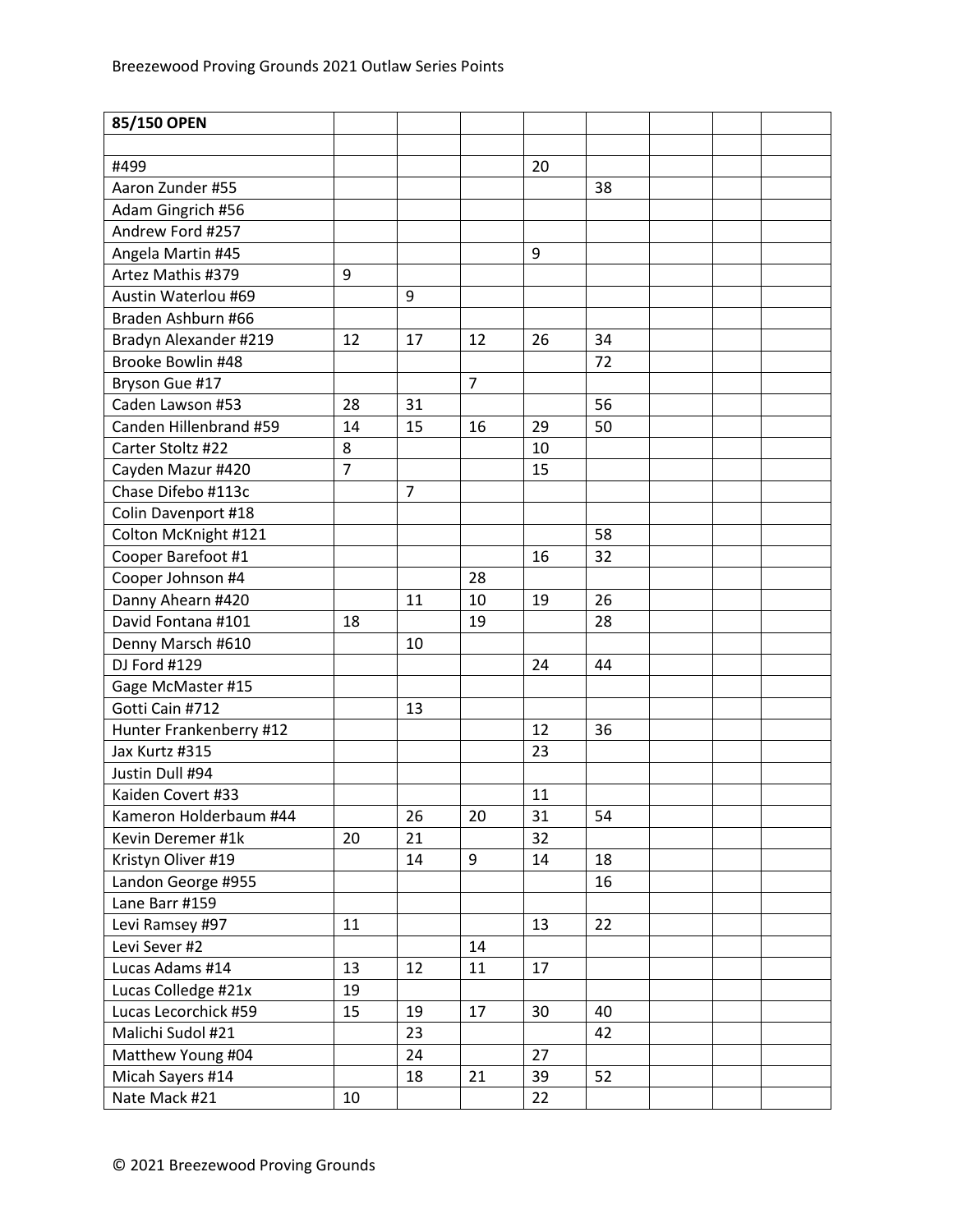| Nathan Crowe #823       |    |                |                | 18             |    |  |  |
|-------------------------|----|----------------|----------------|----------------|----|--|--|
| Reagan Kerney #01       |    |                |                |                | 24 |  |  |
| Rider Mulligan #508     |    |                |                | 25             |    |  |  |
| Sebastian Carella #627  | 16 | 22             | 8              | 21             | 30 |  |  |
| Trent Hazelton #723     | 23 | 8              | 18             | 34             | 48 |  |  |
| Tripp Sharp #4          |    |                | 23             |                | 62 |  |  |
| Truman Weimer #19       |    |                |                |                | 20 |  |  |
| Tyler Kull #811         | 17 | 20             | 15             | 28             | 46 |  |  |
| Tyler Nail #3           |    |                |                |                |    |  |  |
| Wesley Franke #773      | 21 |                | 13             |                |    |  |  |
| Will Thacker #11        |    | 16             |                |                |    |  |  |
|                         |    |                |                |                |    |  |  |
| <b>KOOL BOY</b>         |    |                |                |                |    |  |  |
|                         |    |                |                |                |    |  |  |
| #43                     |    |                |                | 10             |    |  |  |
| Aidan Bitler #414       |    |                |                |                | 22 |  |  |
| Ashton Jasper #38       |    |                |                |                | 36 |  |  |
| Braden Povlik #13       |    | 8              |                |                |    |  |  |
| Brady Lanzendorfer #x   | 16 |                |                |                |    |  |  |
| Branden Coulter #852    |    | 9              | $\overline{7}$ | 8              |    |  |  |
| Brandon Loultz #100     | 8  |                |                |                |    |  |  |
| Brendan VanSant #190    | 18 | 22             | 15             | 24             |    |  |  |
| Briar Jamison #5B       |    | 13             |                |                |    |  |  |
| Cameron Bash #36        | 14 | 12             | 13             | 17             | 34 |  |  |
| Canden Hillenbrand #59  | 10 |                |                |                |    |  |  |
| Danny Ahearn #420       |    |                | 8              |                | 24 |  |  |
| David Fontana #101      |    |                | 11             | 15             | 32 |  |  |
| Dylan Keller #988       |    |                |                | 14             |    |  |  |
| Gage Boden #28          | 11 | 10             | 10             | 9              | 30 |  |  |
| Hunter Frankenberry #12 |    |                |                |                |    |  |  |
| John Kerr #83           | 13 | 11             | 9              | 12             | 38 |  |  |
| Josiah Dick #290        | 17 |                |                |                | 54 |  |  |
| Julian Neufer #610      |    |                |                |                | 26 |  |  |
| Kaden Wagner #109       |    |                |                |                | 44 |  |  |
| Kaiden Covert #33       |    |                |                |                | 28 |  |  |
| Kaige Norris #22        | 19 | 17             | 12             |                |    |  |  |
| Kyle Cunningham #219    | 15 | 15             | 17             |                |    |  |  |
| Matthew VanSant #189    | 26 |                |                |                |    |  |  |
| Micah Sayers #14        |    |                |                |                |    |  |  |
| Milachi Sudol #21       |    |                |                | 13             |    |  |  |
| Nate Mack #21           |    |                |                | 11             |    |  |  |
| Nathan Crowe #7         |    | $\overline{7}$ |                |                |    |  |  |
| Rider Mulligan #508     |    |                |                | $\overline{7}$ |    |  |  |
| Robert Shuster #831     | 21 |                | 22             |                |    |  |  |
| Trenton Martin #45      |    |                |                | 19             |    |  |  |
| Tripp Sharp #4          |    |                | 14             |                |    |  |  |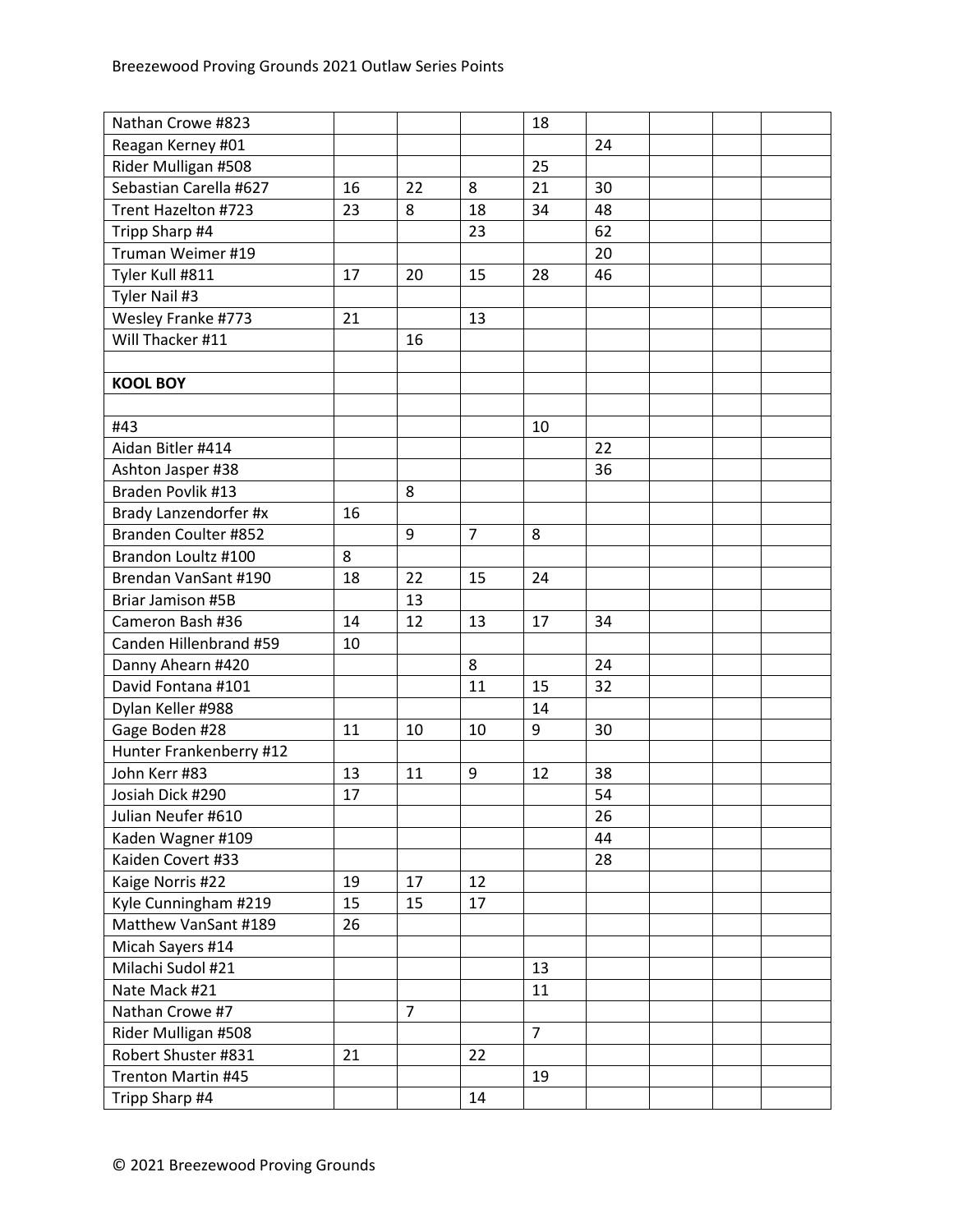| Tyler Hinson #27            | 9  |                |    |                |    |  |  |
|-----------------------------|----|----------------|----|----------------|----|--|--|
| Wesley Franke #773          | 12 |                |    |                |    |  |  |
| Weston Musser #77           |    | 14             |    | 16             | 40 |  |  |
|                             |    |                |    |                |    |  |  |
| <b>TWO STROKE OPEN</b>      |    |                |    |                |    |  |  |
|                             |    |                |    |                |    |  |  |
| #43                         |    |                |    | 6              |    |  |  |
| Aaron Zunder #55            |    |                |    |                | 18 |  |  |
| Adam Miller #57             | 16 | 13             | 12 | 11             | 32 |  |  |
| Antonio Mathis #474         | 17 |                |    |                |    |  |  |
| Billy Suh #423              |    |                |    |                |    |  |  |
| Brandon Ryman #92           | 9  |                |    |                |    |  |  |
| <b>Braxton Mitchell #20</b> | 25 |                |    |                |    |  |  |
| Brendan VanSant #190        | 15 | 14             | 14 | 21             | 40 |  |  |
| Caden Lawson #53            |    | 11             |    |                |    |  |  |
| Cameron Bash #36            | 14 | 9              | 10 | 14             | 30 |  |  |
| Creed Norris #21            | 12 | 8              |    |                |    |  |  |
| Dane Shaw #x                |    |                |    |                | 14 |  |  |
| Daniel Reinhardt #871       | 11 |                |    | 9              |    |  |  |
| David Swinger #3x           |    | 10             | 8  | 13             | 28 |  |  |
| Denver Dishong #3           |    |                |    |                |    |  |  |
| Dustin Mallow #58           | 20 | 16             |    |                | 44 |  |  |
| Isaac Diehl #6              |    |                |    |                | 26 |  |  |
| Joey Deneen #375            |    | 21             | 22 |                | 54 |  |  |
| John Kerr #83               |    |                |    |                |    |  |  |
| Josh Helbers #157           |    |                | 11 |                |    |  |  |
| Joshua David #11            | 8  |                |    |                |    |  |  |
| Josiah Dick #290            | 13 |                | 9  |                | 36 |  |  |
| JP Heffron #5               |    |                |    |                | 38 |  |  |
| Justin Schrengost #718      |    |                | 13 |                |    |  |  |
| Kaleb Popson #62            | 10 |                |    |                | 16 |  |  |
| Landon George #955          |    |                |    |                | 20 |  |  |
| Matt Adams #1               |    |                |    | 16             |    |  |  |
| Mike Feathers #447          |    |                |    |                |    |  |  |
| Nathan Holderbaum #357      |    |                |    |                | 34 |  |  |
| Rider Mulligan #508         |    |                |    | $\overline{7}$ |    |  |  |
| Robert Shuster #831         | 18 |                | 16 |                |    |  |  |
| Ryan Adams #828             |    |                |    | 8              |    |  |  |
| Scott Walter #714           |    | $\overline{7}$ |    |                |    |  |  |
| Tom Weir #205               |    |                |    | 10             | 22 |  |  |
| Travis Welsner #799         |    | 12             |    |                |    |  |  |
| Tyler Kull #811             |    |                |    | 12             | 24 |  |  |
| Zac Brehm #299              |    |                |    |                |    |  |  |
|                             |    |                |    |                |    |  |  |
| <b>WOMEN OPEN</b>           |    |                |    |                |    |  |  |
|                             |    |                |    |                |    |  |  |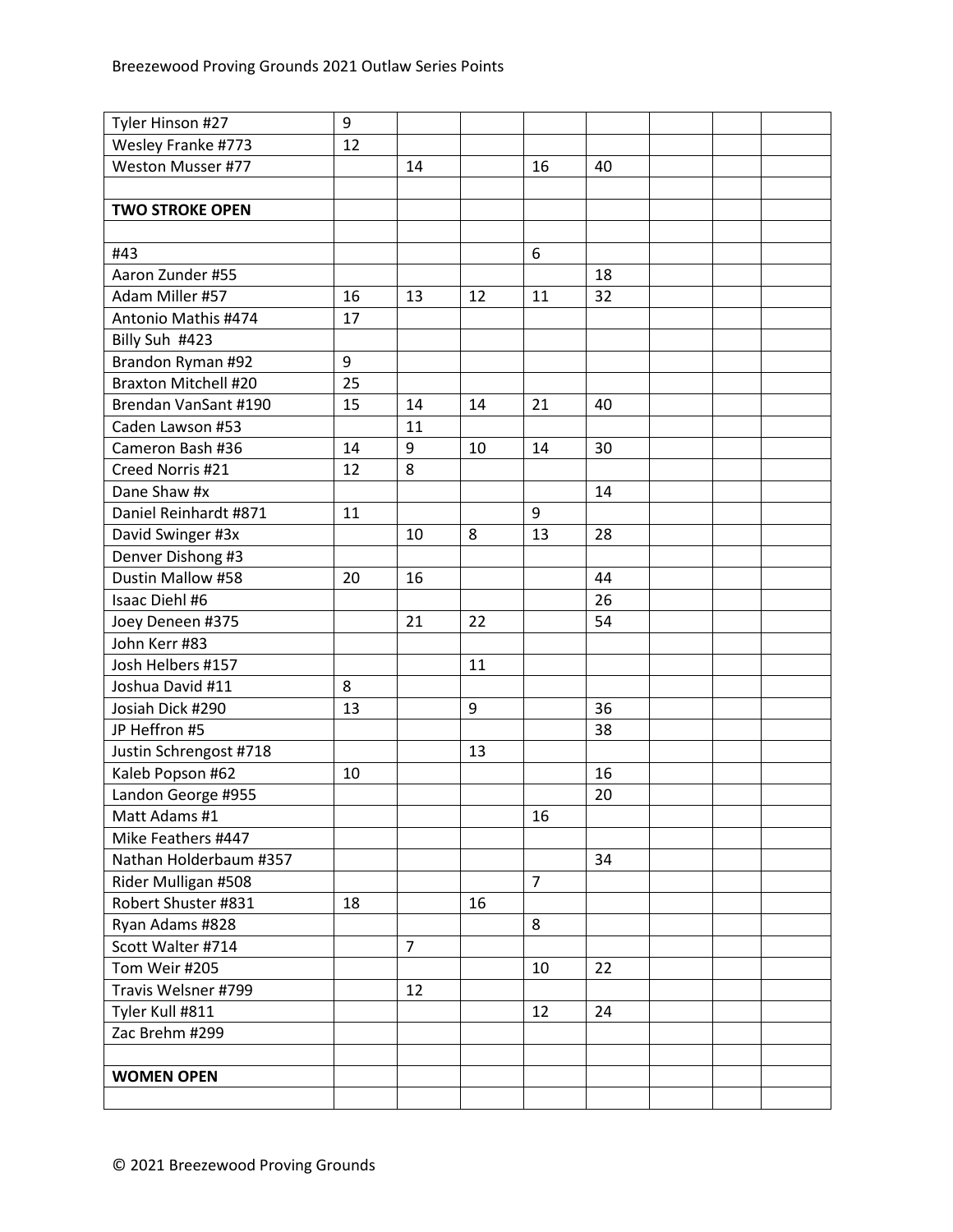| Alaynae Forney #369            | 11                          | 12              |                 |                  |                  |  |  |
|--------------------------------|-----------------------------|-----------------|-----------------|------------------|------------------|--|--|
| Angela Martin #45              |                             |                 |                 | 8                |                  |  |  |
| Baylee Karcher #4              | $\overline{7}$              | 9               | 8               | 10               |                  |  |  |
| Brooke Bowlin #48              |                             |                 |                 |                  | 36               |  |  |
| Brooklyn Hensley #07           | 9                           | 11              |                 |                  | 22               |  |  |
| Chloe Scott #29                | 8                           | 10              | 6               | $\overline{7}$   | 20               |  |  |
| Jessica Hepner #323            |                             | 14              | 10              | 13               |                  |  |  |
| Kailynn Burkholow #7           |                             | 6               |                 |                  |                  |  |  |
| Kelsey Davis #17               |                             |                 |                 |                  |                  |  |  |
| Kristyn Oliver #19             |                             | $\overline{7}$  | $\overline{7}$  | 9                | 18               |  |  |
| Loralie Hart #32               |                             |                 |                 | 11               | 16               |  |  |
| Makenna Hensley #2             |                             |                 |                 |                  | 14               |  |  |
| Nevaeh Stahlman #66            |                             | 8               |                 | 6                |                  |  |  |
| Sam Waldrop #336               | 16                          | 19              | 15              | 18               | 26               |  |  |
|                                |                             |                 |                 |                  |                  |  |  |
| <b>OPEN TROPHY - NO POINTS</b> |                             |                 |                 |                  |                  |  |  |
|                                |                             |                 |                 |                  |                  |  |  |
| Aaron Miller #12               | 20 <sup>th</sup>            |                 |                 |                  |                  |  |  |
| Adam Gingrich #56              | $22^{nd}$                   |                 |                 |                  |                  |  |  |
| Alston Marker #17x             | 3 <sup>rd</sup>             |                 |                 |                  |                  |  |  |
| Andrew Weaver #511             |                             |                 |                 |                  |                  |  |  |
| Brady Lanzendorfer #71         | $16^{th}$                   | 6 <sup>th</sup> | 3 <sup>rd</sup> | 6 <sup>th</sup>  |                  |  |  |
| Brock Eshelman #722            |                             |                 |                 |                  | $10^{\text{th}}$ |  |  |
| Bryce Plessinger #117          |                             | $11^{th}$       |                 |                  |                  |  |  |
| Caleb Middleton #525           | $17^{\text{th}}$            |                 |                 |                  |                  |  |  |
| Chase Linaweaver #727          | 7 <sup>th</sup>             | 2 <sup>nd</sup> | $2^{nd}$        | 2 <sup>nd</sup>  |                  |  |  |
| Chris Brumbaugh #238           |                             |                 |                 |                  | 3 <sup>rd</sup>  |  |  |
| Chucky Hropovich #09           | 18 <sup>th</sup>            | $q^{th}$        | 4 <sup>th</sup> | 8 <sup>th</sup>  | 7 <sup>th</sup>  |  |  |
| Cody Gerz #22                  |                             | 8 <sup>th</sup> | 7 <sup>th</sup> | 4 <sup>th</sup>  | 4 <sup>th</sup>  |  |  |
| Cole Gerz #46                  |                             |                 | 5 <sup>th</sup> |                  | $8^{\text{th}}$  |  |  |
| David Breault #13              |                             | 4 <sup>th</sup> |                 |                  |                  |  |  |
| Dylan Coon #78                 | $14^{\overline{\text{th}}}$ | $12^{th}$       |                 |                  |                  |  |  |
| Dylan Snyder #599              | $13^{\text{th}}$            | 7 <sup>th</sup> |                 | $10^{\text{th}}$ | $11^{\text{th}}$ |  |  |
| Ethan Garcia #74               |                             |                 |                 |                  |                  |  |  |
| Isaac Ivosevich #x             |                             |                 |                 |                  | $12^{th}$        |  |  |
| Jim Franks #11                 |                             |                 | 1 <sup>st</sup> |                  |                  |  |  |
| JJ Massicot #28                |                             |                 |                 |                  |                  |  |  |
| Joey Gerz #2                   |                             |                 | 9 <sup>th</sup> |                  |                  |  |  |
| Josh Berg #215                 |                             |                 |                 |                  |                  |  |  |
| Josh Howser #718               |                             |                 |                 |                  |                  |  |  |
| Julius Thomas #202             | $21^{st}$                   |                 |                 |                  |                  |  |  |
| Kage Jones #99                 |                             |                 |                 |                  | 9 <sup>th</sup>  |  |  |
| Kenny Hadry #21                |                             |                 |                 |                  | 1 <sup>st</sup>  |  |  |
| Kyle Hott #219                 | $12^{th}$                   |                 |                 | 5 <sup>th</sup>  | 2 <sup>nd</sup>  |  |  |
| Kyle Murroy #126               | 4 <sup>th</sup>             |                 |                 |                  |                  |  |  |
| Logan Bishop #925              | 19 <sup>th</sup>            |                 |                 |                  |                  |  |  |
|                                |                             |                 |                 |                  |                  |  |  |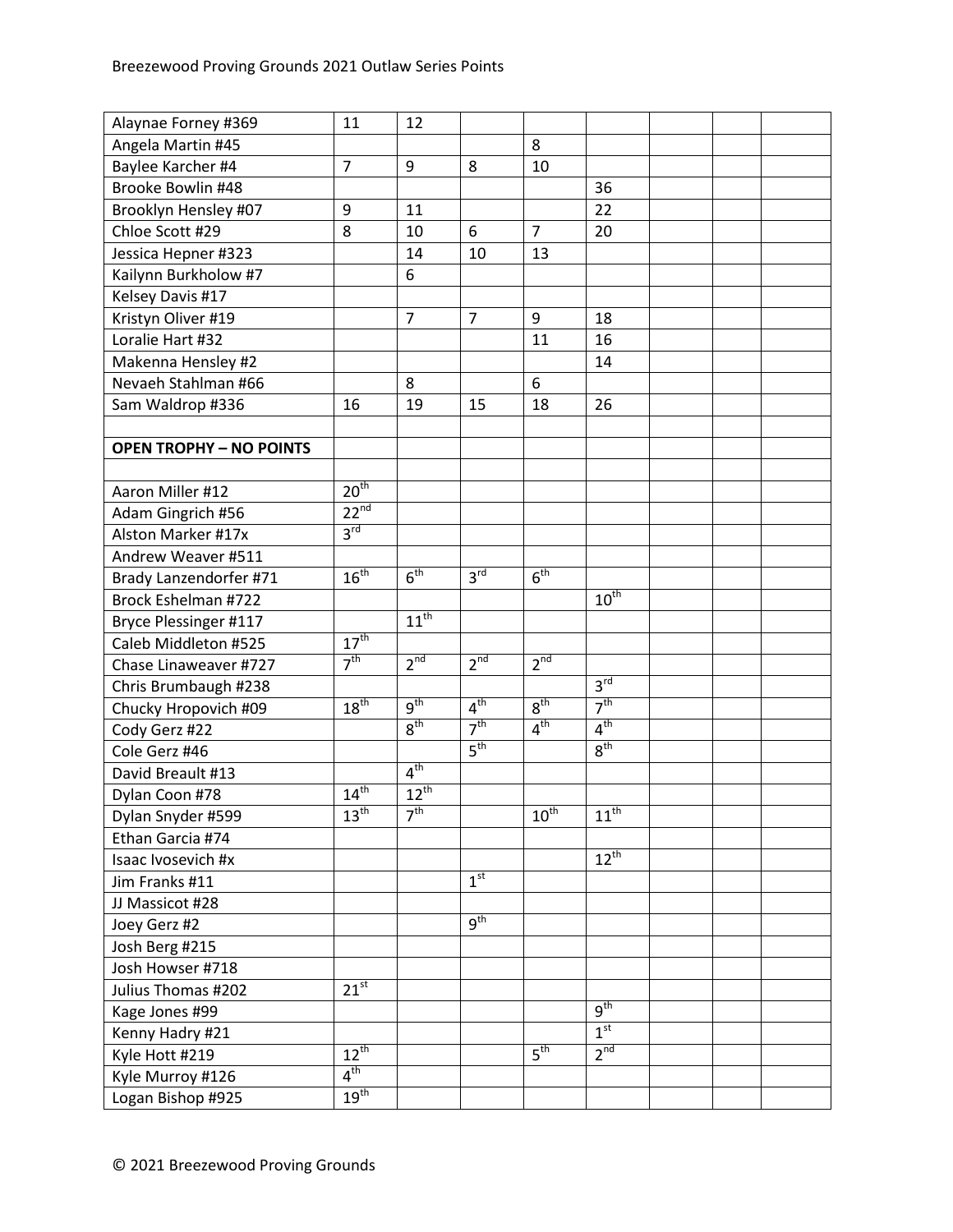| Mad Dog #x              | $10^{\text{th}}$     |                  |                        |                 |                    |       |             |
|-------------------------|----------------------|------------------|------------------------|-----------------|--------------------|-------|-------------|
| Matthew VanSant #189    |                      | 3 <sup>rd</sup>  |                        | 3 <sup>rd</sup> |                    |       |             |
| Michael Novella #319    |                      |                  |                        |                 |                    |       |             |
| Michael Seiler #412     |                      |                  |                        |                 | 14 <sup>th</sup>   |       |             |
| Miguel Urbina #23       |                      |                  |                        |                 | 6 <sup>th</sup>    |       |             |
| Mike Seiler #412        |                      |                  |                        |                 |                    |       |             |
| Nick Pruitt #22         |                      |                  | $10^{th}$              |                 |                    |       |             |
| Noah Hazelton #66       | 9 <sup>th</sup>      |                  |                        |                 |                    |       |             |
| Paulie Bove #18         |                      |                  |                        |                 |                    |       |             |
| Rick Fosbrink #23       | $11^{th}$            | $14^{th}$        |                        |                 |                    |       |             |
| Roy Povlick #205        |                      | 15 <sup>th</sup> |                        |                 |                    |       |             |
| Ryan Sensenig #20       | 23 <sup>rd</sup>     |                  |                        |                 |                    |       |             |
| Scott Garrety #117      |                      |                  |                        |                 |                    |       |             |
| Skylar Whittington #259 | 2 <sup>nd</sup>      |                  |                        |                 |                    |       |             |
| Tanner Ott #616         |                      | $13^{\text{th}}$ |                        |                 |                    |       |             |
| Taylor Collett #30      |                      | 1 <sup>st</sup>  |                        |                 |                    |       |             |
| Travis Kibe #305        | $15^{\text{th}}$     |                  |                        |                 |                    |       |             |
| Trevor Kramer #8        | 8 <sup>th</sup>      |                  |                        |                 |                    |       |             |
| Tyler Adams #710        | 5 <sup>th</sup>      | 5 <sup>th</sup>  |                        |                 |                    |       |             |
| Tyler Bonder #11        |                      |                  |                        |                 | 13 <sup>th</sup>   |       |             |
| Tyler Helwig #13        | 1 <sup>st</sup>      |                  |                        | 1 <sup>st</sup> |                    |       |             |
| Tyler Hinson #27        | 24 <sup>th</sup>     |                  |                        |                 |                    |       |             |
| Tyler Marlin #1         | 6 <sup>th</sup>      | $10^{\text{th}}$ | 6 <sup>th</sup>        | 7 <sup>th</sup> |                    |       |             |
| Zach Pyle #409          |                      |                  | 8 <sup>th</sup>        | 9 <sup>th</sup> |                    |       |             |
| Zach Waldrop #116       |                      |                  |                        |                 | 5 <sup>th</sup>    |       |             |
|                         |                      |                  |                        |                 |                    |       |             |
| <b>250 BEGINNER</b>     |                      |                  |                        |                 |                    |       |             |
|                         |                      |                  |                        |                 |                    |       |             |
| Aaron Miller #12        | 19                   | 16               |                        | 21              |                    |       |             |
| Adam Croson #12         | 23                   | 26               | $21 - 3$ <sup>rc</sup> | 20              | 58                 |       |             |
| Adam Gingrich #56       | 11                   | 13               |                        | 11              |                    |       |             |
| Alan Graham #705        | 20                   | 20               | 19                     |                 | 62                 |       |             |
| Alaynae Forney #364     | $\overline{7}$       | $\overline{7}$   |                        |                 |                    |       |             |
| Alston Marker #17x      | $34-1$ <sup>st</sup> |                  |                        |                 |                    |       |             |
| Andrew Bloom #831       |                      |                  |                        |                 |                    |       |             |
| Andrew Sedlack #52      |                      |                  | 13                     |                 |                    |       |             |
| Andy Rook #31           |                      |                  |                        |                 |                    |       |             |
| Ashton Jasper #38       |                      |                  |                        |                 | 56                 |       |             |
| Austin Crouse #54       |                      | $31 - 3^{rd}$    |                        | $27 - 2^{nd}$   | $80-1^\mathrm{st}$ | $---$ | <b>BUMP</b> |
| Austin Dotson #69       |                      |                  |                        |                 |                    |       |             |
| Austin Riley #214       |                      |                  |                        | 11              |                    |       |             |
| Benton Moyer #17        | $34-1$ <sup>st</sup> |                  |                        |                 |                    |       |             |
| Brad Coulter #852       | 12                   | 10               | 8                      | 12              | 34                 |       |             |
| Branden Peitchard #71   |                      |                  |                        |                 |                    |       |             |
| Brandon Flick #326      | 19                   |                  |                        |                 |                    |       |             |
| Brandon Kertulis #813   |                      |                  |                        |                 | 30                 |       |             |
|                         |                      |                  |                        |                 |                    |       |             |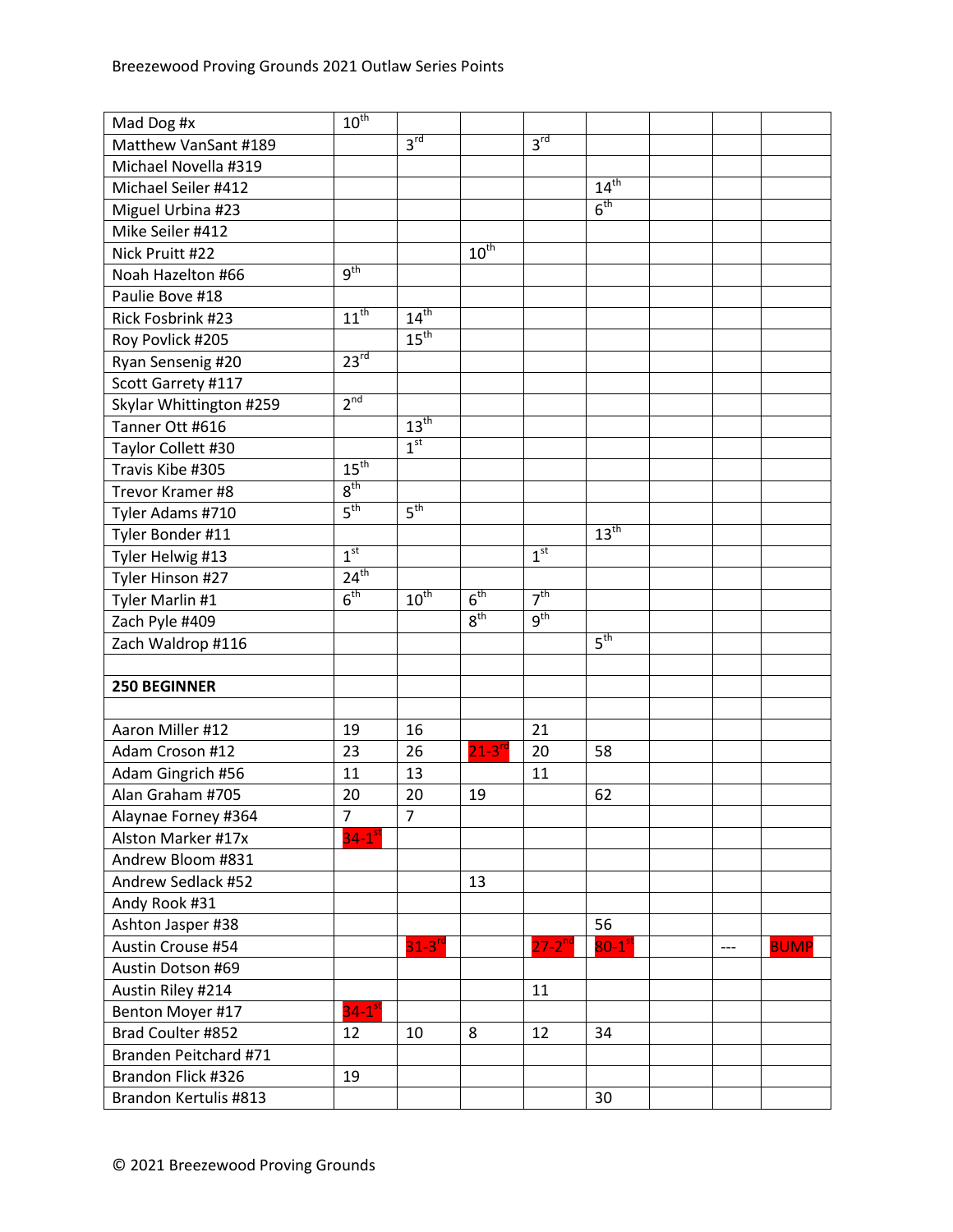| Brandon Slebodnick #854 | $28 - 2^{nd}$ |    | $23 - 2^{nd}$ |               | 60                   |  |  |
|-------------------------|---------------|----|---------------|---------------|----------------------|--|--|
| Brayden Beal #187       | 10            |    |               |               |                      |  |  |
| Brayden Belanger #127   |               |    |               |               |                      |  |  |
| Brock Adams #3          | 24            |    |               |               |                      |  |  |
| Brock Eshelman #722     |               |    |               |               | 44                   |  |  |
| Bubba Bennett #17       |               |    |               |               | $80-1$ <sup>st</sup> |  |  |
| Cade Mcdermott #6       |               | 18 |               |               |                      |  |  |
| Chad Brindle #5         | 24            |    |               |               |                      |  |  |
| Chad Brindle Jr #345    | 21            |    |               |               |                      |  |  |
| Chris Brumbaugh #238    |               |    |               |               | 58                   |  |  |
| Chris Keebler #19       |               |    |               |               | $66-3$ <sup>rd</sup> |  |  |
| Christian Brown #14     |               |    |               |               |                      |  |  |
| Christopher Keebler #19 |               |    |               |               |                      |  |  |
| Cody Miller #48         |               | 28 |               |               |                      |  |  |
| Colby Troutman #555     | 16            | 12 | 11            |               |                      |  |  |
| Cole Minovich #301      | 9             | 12 | 10            |               | 38                   |  |  |
| Colin Seiler #14        | 24            |    |               |               |                      |  |  |
| Colton Musser #304      |               |    |               |               |                      |  |  |
| Conner Eagle #2         | 15            |    |               |               |                      |  |  |
| Cory Rimmey #195        |               |    |               |               | 48                   |  |  |
| Creed Norris #21        | 13            | 22 | 16            |               |                      |  |  |
| Cruz Anthony #210       |               |    |               |               |                      |  |  |
| Dalton Lemin #302       |               |    | 22            | $25 - 3^{10}$ | 62                   |  |  |
| Damian Hensley #10      | 19            | 22 |               |               | 46                   |  |  |
| David Breault #13       |               | 17 |               |               |                      |  |  |
| David Gray #43          | 22            |    |               |               |                      |  |  |
| David Silups #99        | 22            |    |               |               |                      |  |  |
| David Wood #111         | 18            | 9  | 16            | 15            |                      |  |  |
| Devon Stump #3          | 21            | 21 | 15            |               |                      |  |  |
| Dillion Mealey #34      |               | 13 |               |               |                      |  |  |
| Dylan Becker #87        |               |    |               |               | 54                   |  |  |
| Dylan Page #102         | 11            |    |               |               |                      |  |  |
| Dylan Smith #2          |               |    |               |               | 26                   |  |  |
| Edward Gomez #10x       |               | 9  |               | 8             | 28                   |  |  |
| Eric Von Lange #112     | 9             | 29 |               |               |                      |  |  |
| Ethan Blomquist #7      |               |    |               |               |                      |  |  |
| Evan Griffith #720      | 26            | 25 |               | 20            |                      |  |  |
| Ezekiel Weaver #117     |               |    |               |               | 52                   |  |  |
| Gabe Bove #2            |               | 25 |               | 23            |                      |  |  |
| Gabe Brindle #5         |               |    |               |               |                      |  |  |
| Gage Boden #28          | 8             | 16 | 12            | 13            | 40                   |  |  |
| Gideon Smith #33        | 18            | 24 | 18            | 18            |                      |  |  |
| Gio Feudale #4          | 14            | 8  |               |               |                      |  |  |
| Grey Abbott #240        | 16            |    |               |               |                      |  |  |
| Grey Abbott #777        |               |    |               | 13            | 32                   |  |  |
| Ian Becker #41          |               |    |               | 19            | 36                   |  |  |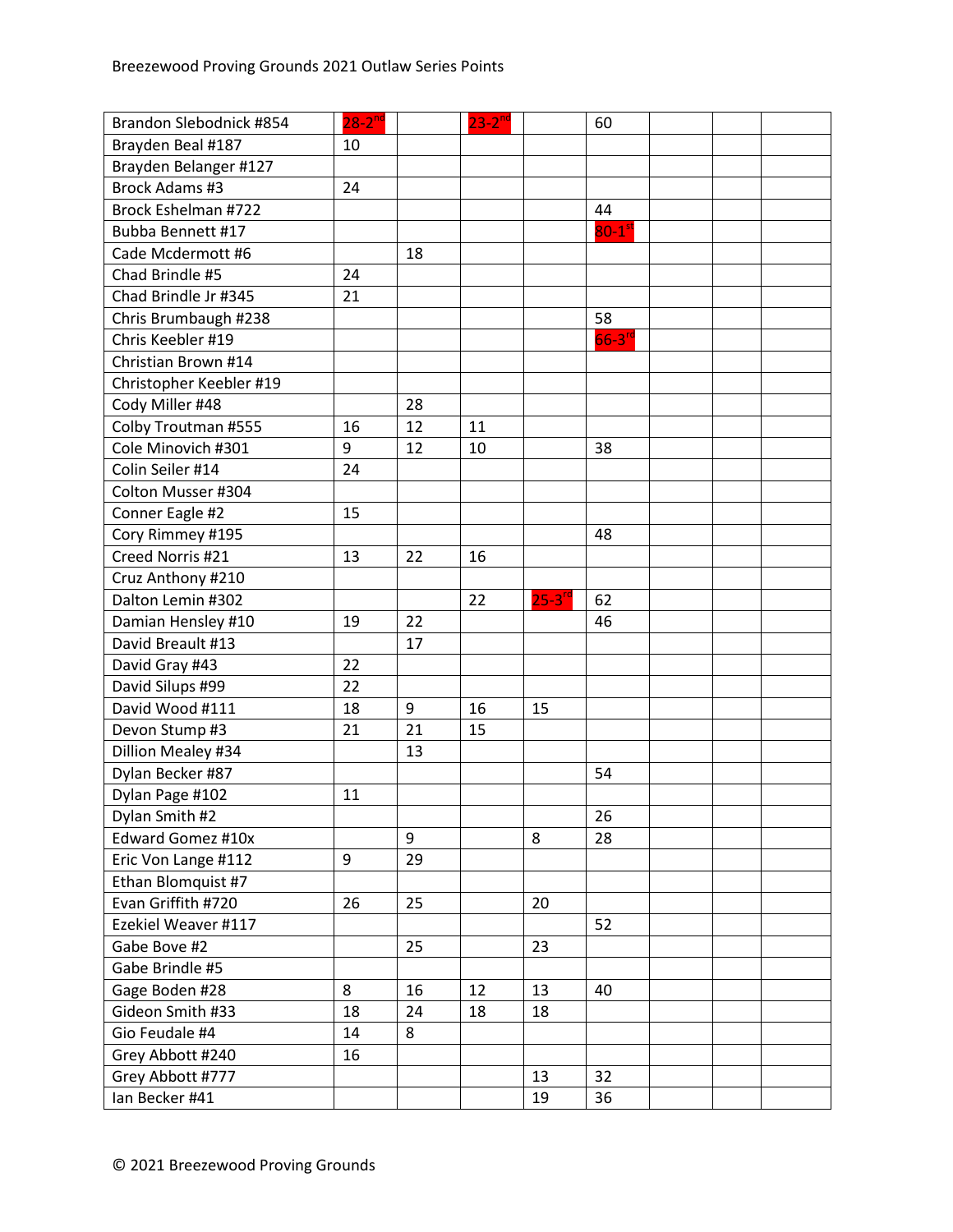| Isaac Ivosevich #x      |                |                |                      |    | 50                   |  |  |
|-------------------------|----------------|----------------|----------------------|----|----------------------|--|--|
| Jacob Sunderland #109   |                | 30             | $25 - 2^{nd}$        |    | $66-3$ <sup>rc</sup> |  |  |
| Jaden Dettinger #88     | 23             | $\overline{7}$ |                      |    |                      |  |  |
| Jaidyn Letterman #65    | 17             |                |                      |    |                      |  |  |
| Jake Martin #13         |                |                |                      |    |                      |  |  |
| James Lindsay #27       |                |                |                      |    |                      |  |  |
| Jared Porter #234       | 16             |                | 20                   |    |                      |  |  |
| Jason Glaze #912        |                | 11             |                      | 22 |                      |  |  |
| Jason Manikowski #28    | 17             | 18             | 19                   | 17 |                      |  |  |
| Jason Riddleberger #26  | 17             |                |                      |    | 42                   |  |  |
| Jayden Dawson #7        | 11             |                | 9                    |    |                      |  |  |
| Jayden Dawson #722      |                |                |                      | 14 |                      |  |  |
| JD Hahn #75             |                |                |                      | 22 |                      |  |  |
| Jessica Hepner #323     |                | 14             |                      |    |                      |  |  |
| Joey Acquaviva #616     |                |                |                      |    | 22                   |  |  |
| Joey Gerz #2            |                |                | 14                   |    |                      |  |  |
| John Kerr #83           | 15             | 11             | 11                   | 10 |                      |  |  |
| Josh Chrest #317        |                | 17             |                      | 16 |                      |  |  |
| Josh Coulter #320       | 20             | 20             | 15                   | 19 | 48                   |  |  |
| Josh Dixon #741         | 23             | 21             | 17                   |    |                      |  |  |
| Josiah Dick #290        |                |                | 20                   |    | 34                   |  |  |
| Justin Verbonitz #410   | 25             |                |                      |    |                      |  |  |
| Kaden Wagner #1         | 18             |                |                      |    | 60                   |  |  |
| Kage Jones #99          |                |                |                      |    | 50                   |  |  |
| Kaiden Covert #33       |                |                |                      |    | 32                   |  |  |
| Kaleb Popson #62        | $\overline{7}$ |                |                      |    | 42                   |  |  |
| Kameron Holderbaum #44  |                | 27             | 21                   | 24 | $70-2^{nd}$          |  |  |
| Karl Knoebel #420       |                |                | 10                   |    | 24                   |  |  |
| Kaz Thompson #335       | 15             | 15             | 13                   |    | 40                   |  |  |
| Kyle Cunningham #219    | 22             | $33 - 2^{nd}$  | $28-1$ <sup>st</sup> |    |                      |  |  |
| Kyle Ramsey #17         | 20             | 27             | 8                    | 24 | 64                   |  |  |
| Landon Duttinger #69    | 26             |                |                      | 15 |                      |  |  |
| Landon Foster #69       |                |                |                      |    | 52                   |  |  |
| Layne Pitta #124        |                |                |                      |    |                      |  |  |
| Levi Briggs #2          |                |                |                      |    | 36                   |  |  |
| Logan Bishop #925       | $29 - 2^{nd}$  |                |                      |    |                      |  |  |
| Luke Mowery #20         |                |                | 12                   |    |                      |  |  |
| Marshall Amspacher #747 | 13             |                |                      |    |                      |  |  |
| Matthew Yeretta #525    | 10             |                |                      |    |                      |  |  |
| Michael Carr #124       |                |                | $23 - 3^{rc}$        | 21 |                      |  |  |
| Mike Siroccia #15       |                |                |                      |    | 38                   |  |  |
| Mikey Stull #702        | 6              |                |                      |    |                      |  |  |
| Nathan Heath #8         | 25             |                |                      |    |                      |  |  |
| Nathan Holderbaum #22x  |                |                |                      |    |                      |  |  |
| Nick Conklin #401       |                |                |                      |    |                      |  |  |
| Nick McCann #8          | 12             |                |                      |    |                      |  |  |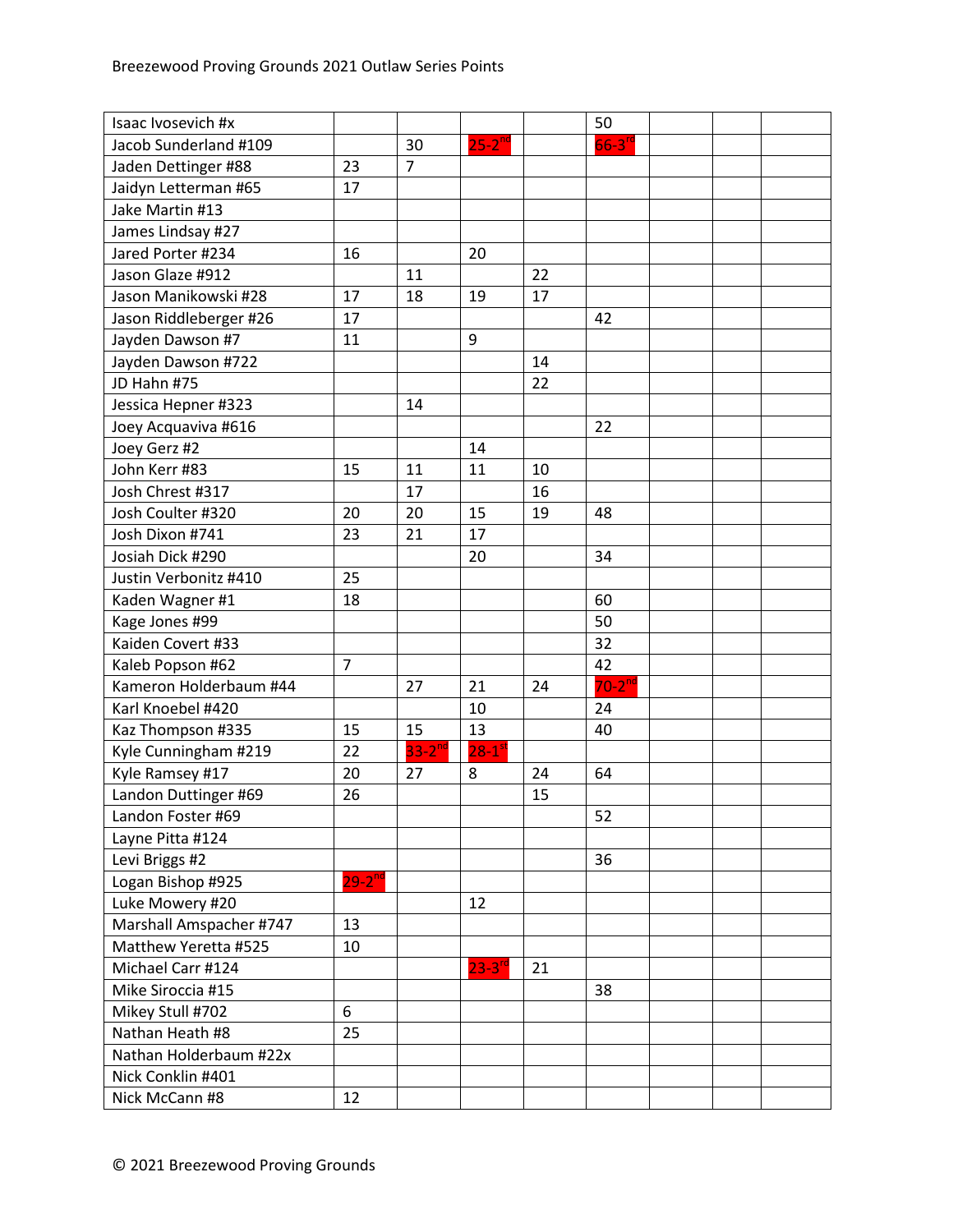| Nick Seek #715        | 13                     | 14                     |                | 9                    |             |     |             |
|-----------------------|------------------------|------------------------|----------------|----------------------|-------------|-----|-------------|
| Paulie Bove #18       |                        | $38 - 1$ <sup>st</sup> |                |                      |             |     |             |
| Robert Mentzer #722   | $29 - 2^{nd}$          |                        |                |                      |             |     |             |
| Robert Winter #43     |                        | $30 - 3^{rd}$          |                |                      |             |     |             |
| Ronn Doug #800        |                        | 10                     |                | 12                   |             |     |             |
| Ryan Gerczak #308     |                        |                        |                |                      |             |     |             |
| Ryan Sensenis #20     |                        |                        |                | 10                   |             |     |             |
| Scott Walter #714     | 12                     | 15                     |                |                      | 22          |     |             |
| Shane Jernigan #156   |                        |                        | 14             | 14                   | 64          |     |             |
| Shawn Koller #08      | 8                      | 8                      |                |                      | 30          |     |             |
| Taylor Smith #x       | 14                     |                        |                |                      |             |     |             |
| Timothy Nell #237     |                        |                        |                |                      |             |     |             |
| Tom Weir #11          |                        | 24                     |                | 16                   |             |     |             |
| Tony Stilling #23     |                        | 19                     |                |                      |             |     |             |
| Travis Berggren #122  | $26-3$ <sup>rd</sup>   | $37-1$ <sup>st</sup>   | $30-1st$       | $---$                | $---$       | --- | <b>BUMP</b> |
| Travis Evans #827     |                        |                        |                |                      |             |     |             |
| Travis Martin #45     |                        |                        |                | $27 - 2^{nd}$        |             |     |             |
| Travis McLaughlin #71 |                        |                        |                |                      | 44          |     |             |
| Travis Weisner #799   |                        | $32 - 2^{nd}$          |                |                      |             |     |             |
| Trent Almony #118     |                        |                        | $\overline{7}$ |                      |             |     |             |
| Trevor Sabol #909     | 10                     |                        |                |                      | 28          |     |             |
| Tyler Bonder #11      |                        |                        |                |                      | 46          |     |             |
| Tyler Gardner #209    | 14                     |                        |                |                      |             |     |             |
| Tyler Lanza #22       |                        | 26                     |                | $32-1$ <sup>st</sup> |             |     |             |
| Tyler Wildsmith #428  |                        |                        |                |                      | 56          |     |             |
| Weston Barnes #1      | 9                      |                        |                |                      |             |     |             |
| William Shockey #217  | $33 - 1$ <sup>st</sup> | 23                     |                |                      |             |     |             |
| Wilson Berggren #27   | 25                     | 23                     | 9              | $32-1$ <sup>st</sup> |             |     |             |
| Zac Brehm #299        |                        |                        |                |                      |             |     |             |
| Zach Pyle #409        |                        |                        | 17             | 17                   |             |     |             |
| Zach Tanis #789       |                        | 19                     |                |                      |             |     |             |
| Zack Mack #616        | 21                     |                        |                | $25 - 3^{10}$        |             |     |             |
| Zack Rickard #41      | $27 - 3^{ra}$          | 28                     | 18             | 18                   | 54          |     |             |
| Zack Shaw #525        | $27 - 3^{rd}$          | 29                     |                | 23                   | $70-2^{nd}$ |     |             |
|                       |                        |                        |                |                      |             |     |             |
| <b>450 BEGINNER</b>   |                        |                        |                |                      |             |     |             |
|                       |                        |                        |                |                      |             |     |             |
| Aaron Miller #12x     |                        | 13                     |                |                      |             |     |             |
| Antonio Mathis #474   | 19                     |                        |                |                      |             |     |             |
| Austin Crouse #54     |                        |                        |                | 21                   |             |     |             |
| Austin Riley #214     |                        |                        |                | $23 - 3^{rd}$        |             |     |             |
| Billy Hildebrand#43   |                        | 20                     |                |                      |             |     |             |
| Blake Lincoln #555    | $32 - 1$ <sup>st</sup> | 21                     |                |                      |             |     |             |
| Blaze Moyer #248      | 20                     | 19                     |                |                      |             |     |             |
| Brandon Kertulis #813 |                        |                        |                |                      |             |     |             |
| Brandon Ryman #92     | 6                      |                        |                |                      |             |     |             |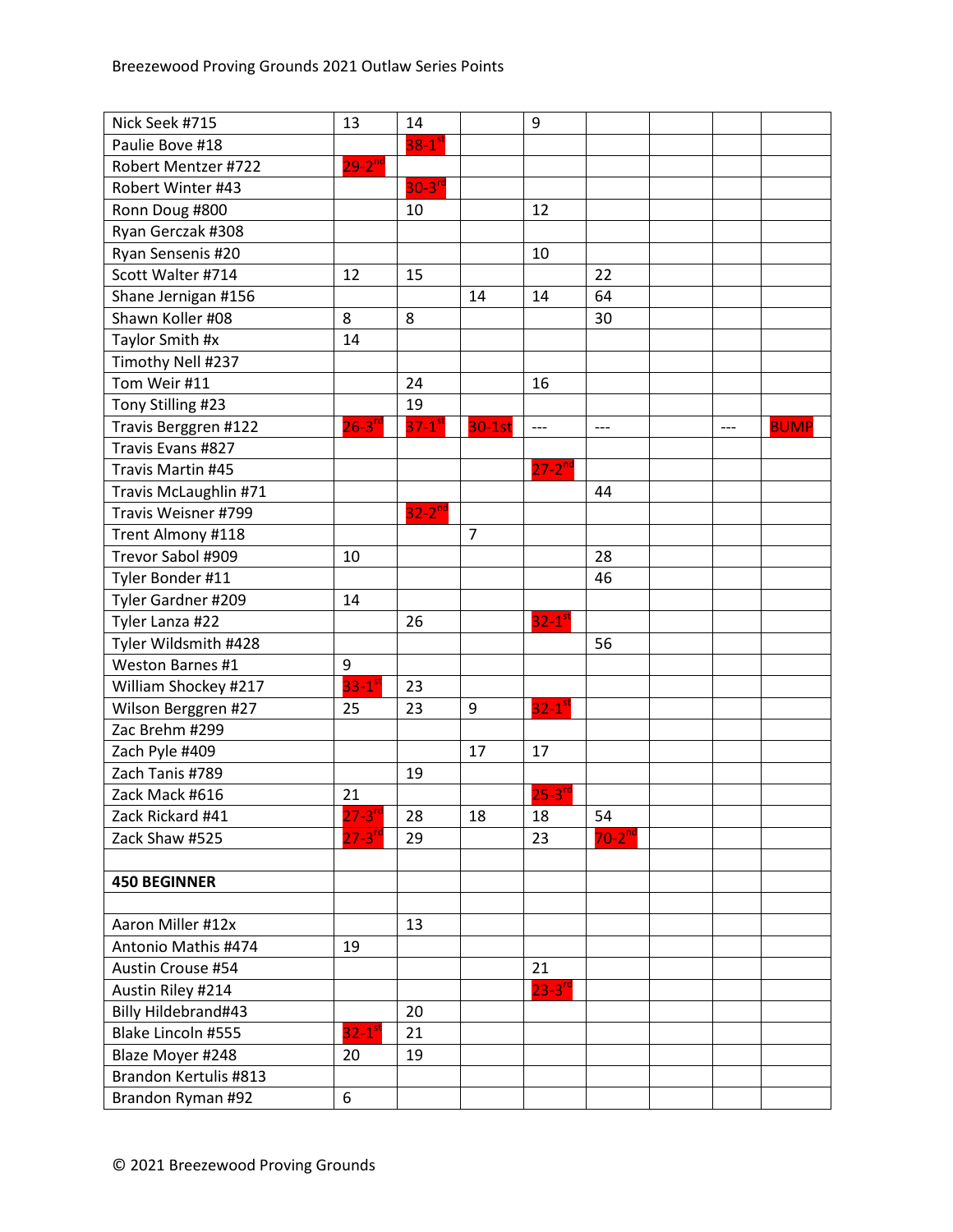| Brandon Slebdonick #854  | 11                     |                      | 25            |                      | 38                   |       |             |
|--------------------------|------------------------|----------------------|---------------|----------------------|----------------------|-------|-------------|
| <b>Brock Adams #333</b>  | 8                      |                      |               |                      |                      |       |             |
| Bryce Plessinger #117    | 22                     | 21                   |               | $\overline{7}$       | 36                   |       |             |
| <b>Bubba Bennett #17</b> |                        |                      |               |                      | $54-1$ <sup>st</sup> |       |             |
| Bubba Lincoln #222       | 10                     |                      |               |                      |                      |       |             |
| Cade Leatherman #367     |                        | 18                   |               |                      |                      |       |             |
| Carl Davenport #88       | 12                     | 11                   |               | 13                   |                      |       |             |
| Chad Sheffler #558       |                        |                      |               |                      | 28                   |       |             |
| Charlie Rill #11c        |                        |                      | 36            | $29-1$ <sup>st</sup> |                      |       |             |
| Chris Brumbaugh #238     |                        |                      |               |                      | 32                   |       |             |
| Chris Mirs #55           | 15                     |                      |               |                      |                      |       |             |
| Cody Gerz #22            | $25-3$ <sup>rd</sup>   | $22-3$ <sup>rd</sup> | $31-2^{nd}$   | $---$                | $---$                | $---$ | <b>BUMP</b> |
| Cody Grey #504           | 17                     |                      |               |                      |                      |       |             |
| Cody Miller #316         |                        | $\overline{7}$       |               |                      |                      |       |             |
| Cole Gerz #46            | 22                     |                      | 22            |                      | $40-3$ <sup>rd</sup> |       |             |
| Connor Sobey #293        |                        |                      |               |                      |                      |       |             |
| Cruz Anthony #210        |                        |                      |               |                      |                      |       |             |
| Dalton Lemin #502        |                        |                      | 20            | 16                   | $48-2^{nd}$          |       |             |
| David Manikowski #113    | 24                     | 20                   | 21            | 19                   | 42                   |       |             |
| David Riconni #737       | 17                     |                      |               |                      |                      |       |             |
| David Swinger #3         | 19                     | 15                   | 16            | 19                   | 34                   |       |             |
| Dennis Marsch #613       |                        | 10                   |               |                      |                      |       |             |
| Derek Eckman #122        |                        |                      |               | 15                   |                      |       |             |
| Derrick Kuchinka #64     |                        | $23 - 3^{rc}$        |               |                      |                      |       |             |
| Devon Stump #3           | 15                     | 19                   | 18            |                      |                      |       |             |
| Donald Miller III #8     |                        |                      |               |                      |                      |       |             |
| Dustin Ebaugh #82        |                        |                      | 28            | 22                   | $58-1$ <sup>st</sup> |       |             |
| Dustin Ziemba #999       |                        |                      | 13            | 18                   |                      |       |             |
| Dylan Coon #78           | $25 - 3^{rd}$          | $29-1$ <sup>st</sup> | $29 - 3^{rc}$ | -----                | -----                | $---$ | <b>BUMP</b> |
| Dylan Snyder #599        | $32 - 1$ <sup>st</sup> | $25 - 2^{nd}$        | 26            | $22 - 3^{ro}$        | -----                | $---$ | <b>BUMP</b> |
| Edward Gomez #10         |                        |                      |               | 11                   |                      |       |             |
| Eric VonLange #112       |                        | 15                   |               | 12                   |                      |       |             |
| Gabe Bove #02            |                        |                      |               |                      |                      |       |             |
| Gideon Smith #33         |                        |                      |               |                      |                      |       |             |
| Gordy Marsh #331         | 18                     | 12                   | 27            | $25 - 2^{nc}$        | 40                   |       |             |
| Grey Abbott #777         |                        |                      |               | 14                   |                      |       |             |
| Isaac Diehl #6           |                        |                      |               |                      | 38                   |       |             |
| Jacob Sunderlin #109     |                        | 6                    | 17            |                      |                      |       |             |
| Jarred Coleman #96       | $\overline{7}$         |                      |               |                      |                      |       |             |
| Jason Keefer #817        |                        | 12                   |               | 12                   |                      |       |             |
| Jason Riddleberger #26   | 14                     |                      |               |                      |                      |       |             |
| Jason Wilbur #402        |                        |                      | 19            |                      |                      |       |             |
| Jonathan Cook #331       |                        |                      | 10            |                      |                      |       |             |
| Josh Berg #215           |                        |                      |               |                      |                      |       |             |
| Josh Chrest #317         |                        | 16                   |               | 9                    |                      |       |             |
| Josh Coulter #320        |                        | 8                    | 11            | 14                   | 28                   |       |             |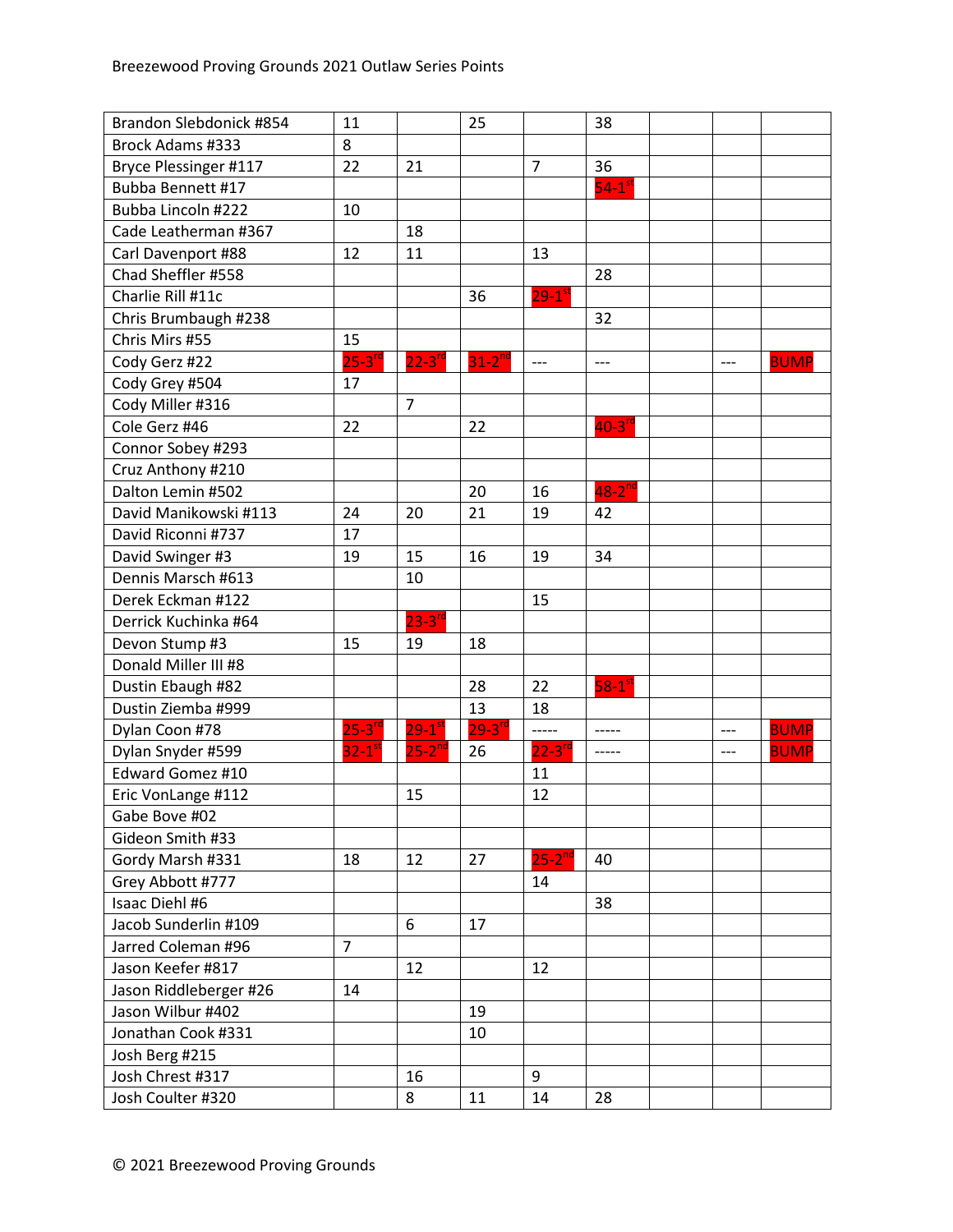| Josh Phillips #51      |                      |                        | 15 |                      |                      |  |  |
|------------------------|----------------------|------------------------|----|----------------------|----------------------|--|--|
| JP Heffren #5          |                      |                        | 24 |                      |                      |  |  |
| Justin Adams #20       | 16                   |                        |    |                      |                      |  |  |
| Justin Smith #420x     |                      |                        |    |                      |                      |  |  |
| Justin Verbonitz #410  | 23                   |                        |    |                      |                      |  |  |
| Kaleb Popson #62       | $\overline{7}$       |                        |    |                      | 24                   |  |  |
| Keaton Hoch #20        |                      |                        |    | 17                   |                      |  |  |
| Landon Duttinger #69   |                      |                        |    | 10                   |                      |  |  |
| Matt Adams #1          | $27 - 2^{nd}$        |                        |    | $24 - 2^{nd}$        |                      |  |  |
| Matt Baker #517        |                      |                        | 8  |                      |                      |  |  |
| Michael Bail #56       |                      |                        |    |                      | 32                   |  |  |
| Michael Cox #248       | 12                   | 11                     | 12 | 13                   | 26                   |  |  |
| Miguel Urbina #23      |                      |                        |    | $30-1$ <sup>st</sup> | $44-2$ <sup>nd</sup> |  |  |
| Mikey Stull #702       | 20                   | 14                     |    |                      |                      |  |  |
| Nathan Holderbaum #357 |                      |                        |    |                      | $44-3$ <sup>rd</sup> |  |  |
| Nick Feudale #14       | 11                   |                        |    |                      |                      |  |  |
| Nick Richardson #45    | 18                   | 17                     |    |                      |                      |  |  |
| Paulie Bove #18        |                      | $30 - 1$ <sup>st</sup> |    |                      |                      |  |  |
| Quentin Thomas #17     | 13                   | 10                     |    | 15                   |                      |  |  |
| Rick Frosbrink #23     |                      |                        |    | 10                   |                      |  |  |
| Robbie Zimmer #x       |                      |                        |    | 9                    |                      |  |  |
| Robert Mentzer #722    | 23                   |                        |    |                      |                      |  |  |
| Robert Winter #43      |                      | 8                      |    |                      |                      |  |  |
| Ryan Adams #878        | 9                    | 9                      | 9  |                      |                      |  |  |
| Ryan Sensenig #20      | 10                   |                        |    |                      |                      |  |  |
| Scott Walter #714      | 9                    |                        |    |                      |                      |  |  |
| Shane Hollabaugh#25    |                      |                        |    | 21                   |                      |  |  |
| Shane Jernigan #156    | 21                   | 18                     | 14 |                      | 36                   |  |  |
| Shawn Koller #08       |                      |                        |    |                      | 26                   |  |  |
| Tanner Ott #616        |                      | 13                     |    |                      |                      |  |  |
| Tayte Donovan #717     | 24                   |                        |    |                      |                      |  |  |
| Tim Schmidt #258       |                      | 9                      |    | 8                    |                      |  |  |
| Timothy Nell #237      |                      |                        |    |                      |                      |  |  |
| Tony Stilling #23      | 13                   | 17                     |    |                      |                      |  |  |
| Travis McLaughlin #71  |                      |                        |    |                      | 30                   |  |  |
| Travis Ritter #420     | 21                   | 14                     | 23 | 20                   |                      |  |  |
| Travis Welsner #799    |                      | $24 - 2^{nd}$          |    |                      |                      |  |  |
| Trevor Hollabaugh #19  |                      |                        |    | 16                   |                      |  |  |
| Trevor Sabol #909      |                      |                        |    |                      | 34                   |  |  |
| Tyler Wildsmith #156x  |                      |                        |    |                      |                      |  |  |
| Wes Fritz #46          | 14                   |                        |    | 18                   |                      |  |  |
| William Shockey #217   | $27-2$ <sup>nd</sup> | 22                     |    | 8                    |                      |  |  |
| Zach Price #61         |                      |                        |    | 20                   |                      |  |  |
| Zachary Burgan #27     | 8                    |                        |    |                      |                      |  |  |
| Zachary Howard #249    |                      |                        |    | 11                   |                      |  |  |
| Zack Mack #616         |                      |                        |    |                      |                      |  |  |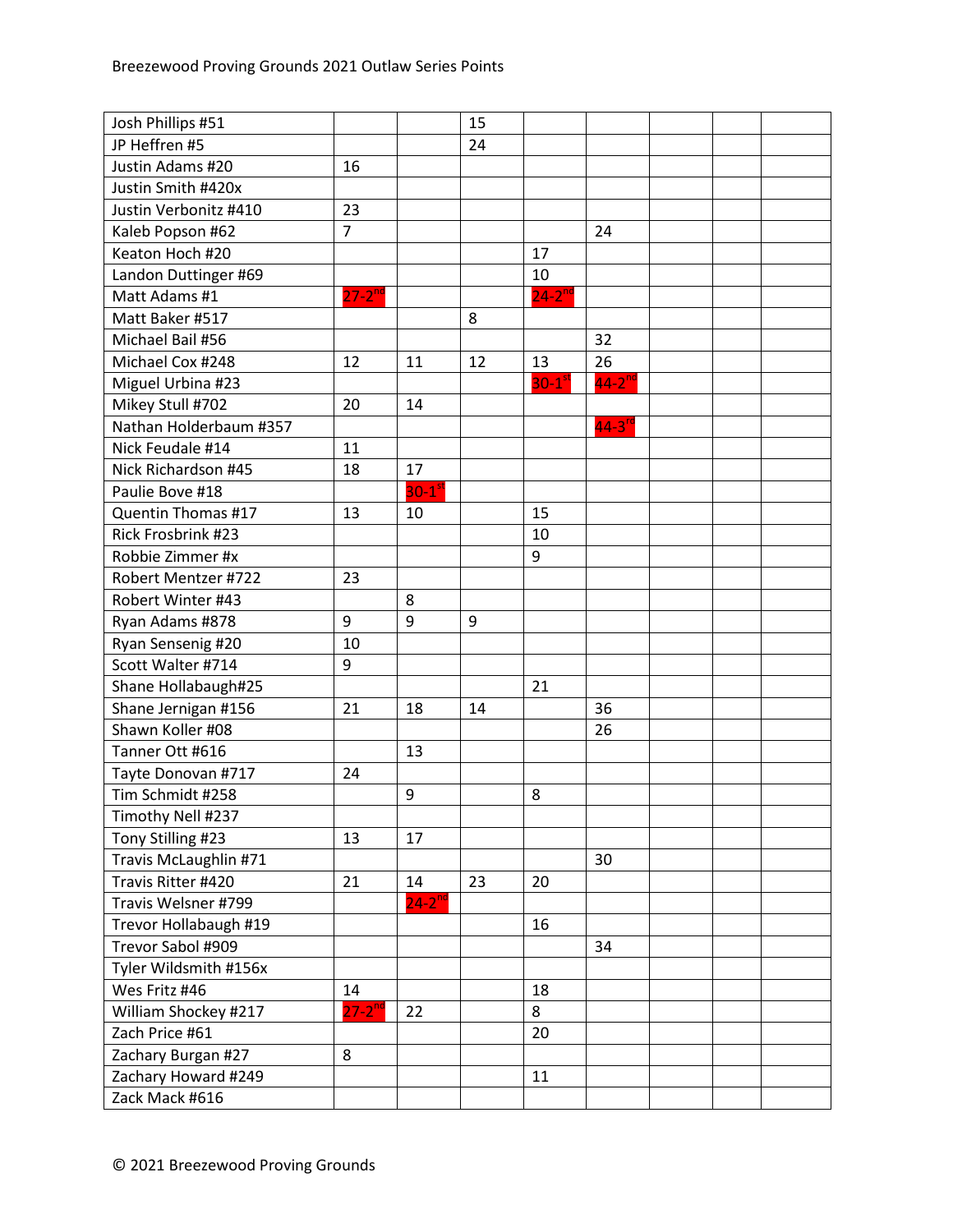| Zack Shaw #525              |    | 16             |                | 17             | 30 |  |  |
|-----------------------------|----|----------------|----------------|----------------|----|--|--|
| Zan Wills #99               | 16 |                |                |                |    |  |  |
|                             |    |                |                |                |    |  |  |
| <b>250 INTERMEDIATE</b>     |    |                |                |                |    |  |  |
|                             |    |                |                |                |    |  |  |
| Adam Miller #57             | 16 |                |                |                |    |  |  |
| Alex Wiggins #182           |    | 6              | 9              | 6              |    |  |  |
| Andrew Weaver #511          |    |                |                |                | 32 |  |  |
| Austin Crouse #254          |    |                |                |                |    |  |  |
| <b>Braxton Mitchell #20</b> | 37 |                |                |                |    |  |  |
| Brendan Emerick #422        |    |                | 18             |                |    |  |  |
| <b>Brett Lancaster #385</b> |    |                | 21             |                |    |  |  |
| Brock Jumper #112           | 27 |                |                |                |    |  |  |
| Caleb Allebaugh #113        |    | 19             |                |                |    |  |  |
| Cameron Crouch #104         |    |                |                |                | 14 |  |  |
| Chance Fisher #79           | 18 | 15             |                |                |    |  |  |
| Chase Linaweaver #727       | 19 | 22             | $\overline{7}$ | 23             | 44 |  |  |
| Chris Hazelton #65          | 17 | 13             |                | 12             |    |  |  |
| Christian Stoltz #122       |    |                |                |                |    |  |  |
| Chucky Hropovich #629       |    |                |                | 11             |    |  |  |
| Cristofer Duran #715        |    |                |                |                | 38 |  |  |
| Danny Waldrop #73           | 12 | 12             |                | 10             | 28 |  |  |
| Dayne Miller #28            |    | 8              | 11             |                | 24 |  |  |
| Dean Childers #188          |    | 17             |                |                |    |  |  |
| Ethan Schwartz #826         | 13 |                |                |                |    |  |  |
| Gage Allebaugh #118         |    | $\overline{7}$ |                |                |    |  |  |
| JJ Massicot #28x            |    |                |                |                |    |  |  |
| Joey Gerz #2                | 8  |                |                |                |    |  |  |
| John Kerr #83               |    |                |                |                | 20 |  |  |
| Josh Phillips #51           | 10 |                |                |                |    |  |  |
| Joshua David #11            | 20 |                |                |                |    |  |  |
| Kaige Norris #22            | 21 | 18             | 12             |                |    |  |  |
| Marcus Everly #13           | 29 | 10             | 23             | 15             | 36 |  |  |
| Matthew VanSant #189        | 32 | 27             | 13             | 18             | 40 |  |  |
| Michael Ashby #56           | 14 |                |                |                |    |  |  |
| Michael Lancaster #7        |    |                | 16             |                |    |  |  |
| Michael Novella #319        |    |                | 15             | 9              |    |  |  |
| Noah Hazelton #66           | 23 | 20             | 17             | 14             |    |  |  |
| Robert Shuster #831         | 30 |                | 28             |                |    |  |  |
| Sam Waldrop #336            |    | 9              | 14             | 8              | 26 |  |  |
| Sam Wilson #131             | 9  |                |                |                |    |  |  |
| Scott Garrety #117          | 25 |                | 20             | 16             | 54 |  |  |
| Spencer Carmichael #102     |    |                |                |                | 16 |  |  |
| Thorn Brothers #151         | 28 | 14             | 19             |                |    |  |  |
| Travis Bergrenn #122        |    |                |                | $\overline{7}$ | 30 |  |  |
| Trenton Martin #45          |    |                |                | 13             |    |  |  |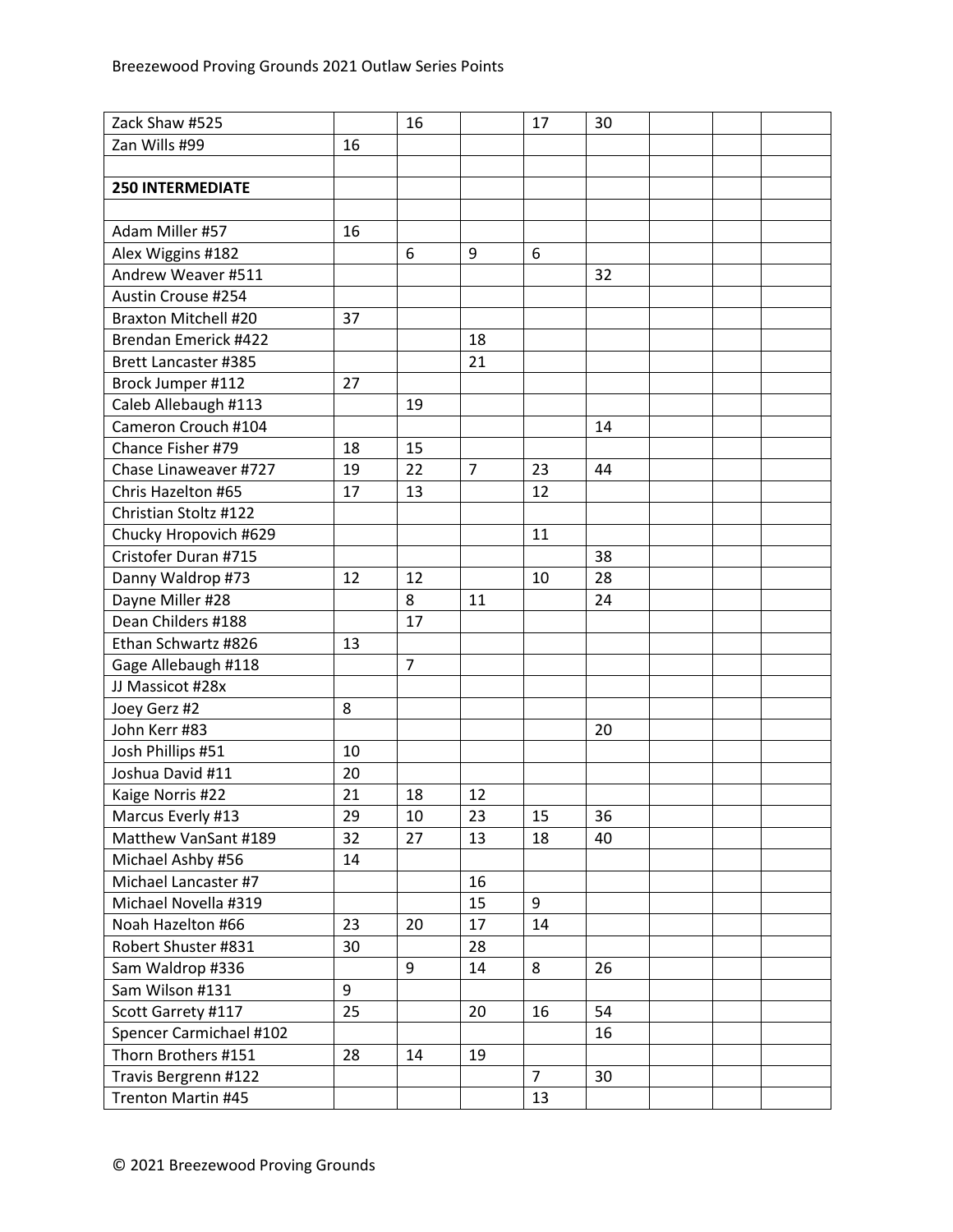| Trevor Kramer #8            | 22             |                |                |                |    |  |  |
|-----------------------------|----------------|----------------|----------------|----------------|----|--|--|
| Tyler Adams #710            | 15             | 16             |                |                | 22 |  |  |
| Tyler Bockman #219          | 24             |                |                |                |    |  |  |
| Tyler Herndon #103          |                |                |                |                | 18 |  |  |
| Tyler Hill #512             | 26             | 11             | 10             |                | 34 |  |  |
| Zach Waldrop #116           | 11             |                |                |                |    |  |  |
| Zane Poorbaugh #37          |                |                | 8              |                |    |  |  |
|                             |                |                |                |                |    |  |  |
|                             |                |                |                |                |    |  |  |
| <b>450 INTERMEDIATE</b>     |                |                |                |                |    |  |  |
|                             |                |                |                |                |    |  |  |
| Adam Miller #57             | 16             | 6              | 10             | 11             | 42 |  |  |
| Ant Romano #33              |                |                |                |                | 50 |  |  |
| Brady Lanzendorfer #71      |                | 10             | 11             | 9              | 26 |  |  |
| <b>Braxton Mitchell #20</b> | 34             |                |                |                |    |  |  |
| <b>Brett Lancaster #385</b> |                |                | 18             |                |    |  |  |
| Brett Pochet #225           | 22             | 16             | 16             | 13             | 64 |  |  |
| Casey Payne #34             | 14             |                |                |                |    |  |  |
| Chase Linaweaver #727       |                |                |                | 17             |    |  |  |
| Chucky Hropovich #09        | 13             | 9              | 8              | 8              | 28 |  |  |
| Cody Gerz #22               |                |                |                | 15             | 32 |  |  |
| Cody Johnson #31            | 29             |                |                |                |    |  |  |
| Dayne Miller #28            |                | 15             | 12             |                | 30 |  |  |
| Dean Childers #188          |                | 14             |                |                |    |  |  |
| Denver Dishong #3           |                |                |                |                |    |  |  |
| Donovan Crax #114           |                |                |                |                |    |  |  |
| Dustin Mallow #58           | 10             | 17             |                |                |    |  |  |
| Dylan Coon #78              |                |                |                |                | 48 |  |  |
| Dylan Snyder #599           |                |                |                |                | 38 |  |  |
| Ethan Garcia #74            |                |                |                |                |    |  |  |
| Greg Seltzer #10            | 20             | 25             | 26             | 19             | 34 |  |  |
| Greg Tuttle #515            |                |                |                |                | 36 |  |  |
| Jacoby Finlaysen #10        | 9              |                |                |                |    |  |  |
| Jarrett Bellison #613       |                |                |                | 16             |    |  |  |
| Jim Franks #11              |                |                | 14             |                |    |  |  |
| John Selby 317              | 19             |                |                |                |    |  |  |
| Josh Buckner #56            | 8              | $\overline{7}$ |                | $\overline{7}$ |    |  |  |
| Marcus Everly #13           | 25             | 18             | 15             | 10             | 46 |  |  |
| Michael Ashby #56           | 12             |                |                |                |    |  |  |
| Michael Lancaster #7        |                |                | $\overline{7}$ |                |    |  |  |
| Noah Hazelton #66           | 17             |                |                |                |    |  |  |
| Pat Vaughn #114             | $\overline{7}$ |                |                |                |    |  |  |
| Richard Amari #613          |                |                |                |                |    |  |  |
| Robert Shuster #831         | 26             |                | 21             |                |    |  |  |
| Sam Wilson #131             | 21             |                |                |                |    |  |  |
| Scott Garrety #117          |                |                | 9              | 14             |    |  |  |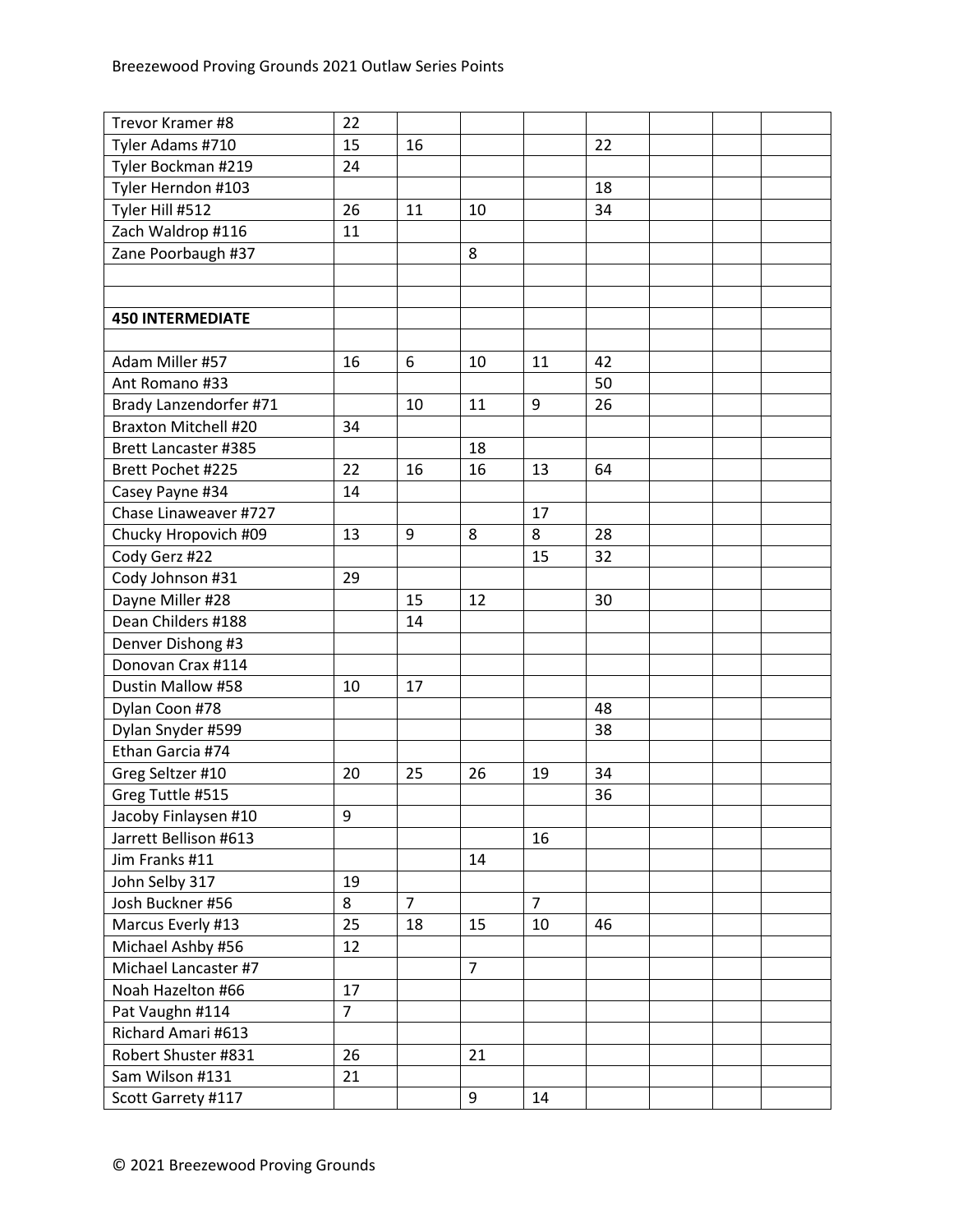| Stone Dyer #187                     | 24             |                |    |                |    |  |  |
|-------------------------------------|----------------|----------------|----|----------------|----|--|--|
| Taylor Collett #30                  |                | 20             |    |                |    |  |  |
| Thorn Brothers #151                 | 23             | 13             | 17 |                |    |  |  |
| Travis Kibe #305                    | 27             | 12             | 18 | 24             | 54 |  |  |
| Trenton Martin #45                  |                |                |    | 12             |    |  |  |
| Tyler Adams #710                    | 18             | 11             |    |                | 44 |  |  |
| Tyler Hill #512                     | 15             | 8              | 13 |                | 40 |  |  |
| Wyatt Everhart #510                 | 11             |                |    |                |    |  |  |
| Zach Waldrop #116                   |                |                |    | 6              | 24 |  |  |
|                                     |                |                |    |                |    |  |  |
| <b>250 ADVANCED</b>                 |                |                |    |                |    |  |  |
|                                     |                |                |    |                |    |  |  |
| Benton Moyer #17                    |                | 6              |    |                |    |  |  |
| Cody Andres #50                     | 10             |                |    |                |    |  |  |
| Gauge Keith #22                     |                |                |    |                | 24 |  |  |
| Kenny Hadry #21                     |                |                |    |                | 20 |  |  |
| Kyle Hott #69                       |                |                |    |                | 18 |  |  |
| Rj Wilson #28                       |                |                |    | 12             |    |  |  |
| Timmy Crosby #279                   | 15             | 13             |    |                | 34 |  |  |
| Tommy Lenz #283                     | 7              |                |    |                |    |  |  |
| Tyler Marlin #1                     | 8              | 8              | 11 | $\overline{7}$ | 16 |  |  |
| Wyatt Everhart #510                 | 6              |                |    |                |    |  |  |
|                                     |                |                |    |                |    |  |  |
| <b>450 ADVANCED</b>                 |                |                |    |                |    |  |  |
|                                     |                |                |    |                |    |  |  |
|                                     |                |                |    |                |    |  |  |
| Andrew Day #94                      |                | 12             |    | 8              |    |  |  |
| <b>Braxton Mitchell #1</b>          |                |                |    |                |    |  |  |
| Cody Andres #50                     | 9              |                |    |                |    |  |  |
| Gauge Keith #22                     |                |                |    |                |    |  |  |
| Jarrett Thompson #957               |                |                |    |                | 20 |  |  |
| Joey Deneen #257                    |                | 10             | 13 |                | 28 |  |  |
| Josh Howser #718                    | 17             | 8              | 8  | 15             | 22 |  |  |
| Kyle Hott #219                      | $\overline{7}$ |                |    | 6              | 16 |  |  |
| Paul Pinto #74                      |                |                |    |                | 38 |  |  |
| Randy Lawson #209                   | 10             | 6              | 6  | 10             | 18 |  |  |
| Ryan Rassa #307                     |                | 9              |    |                |    |  |  |
| Skylar Whittington #259             | 6              |                |    |                |    |  |  |
| Timmy Crosby #279                   | 12             | 17             |    |                | 24 |  |  |
| Tyler Helwig #13                    | 8              | $\overline{7}$ |    | $\overline{7}$ |    |  |  |
|                                     |                |                |    |                |    |  |  |
| VET 30+ OPEN                        |                |                |    |                |    |  |  |
|                                     |                |                |    |                |    |  |  |
| Adam Miller #57                     |                |                |    |                |    |  |  |
| Alex Wiggins #182                   |                | 12             | 10 | 15             |    |  |  |
| Ben Mogel #18<br>Brandon Mazur #410 |                |                |    | 13             |    |  |  |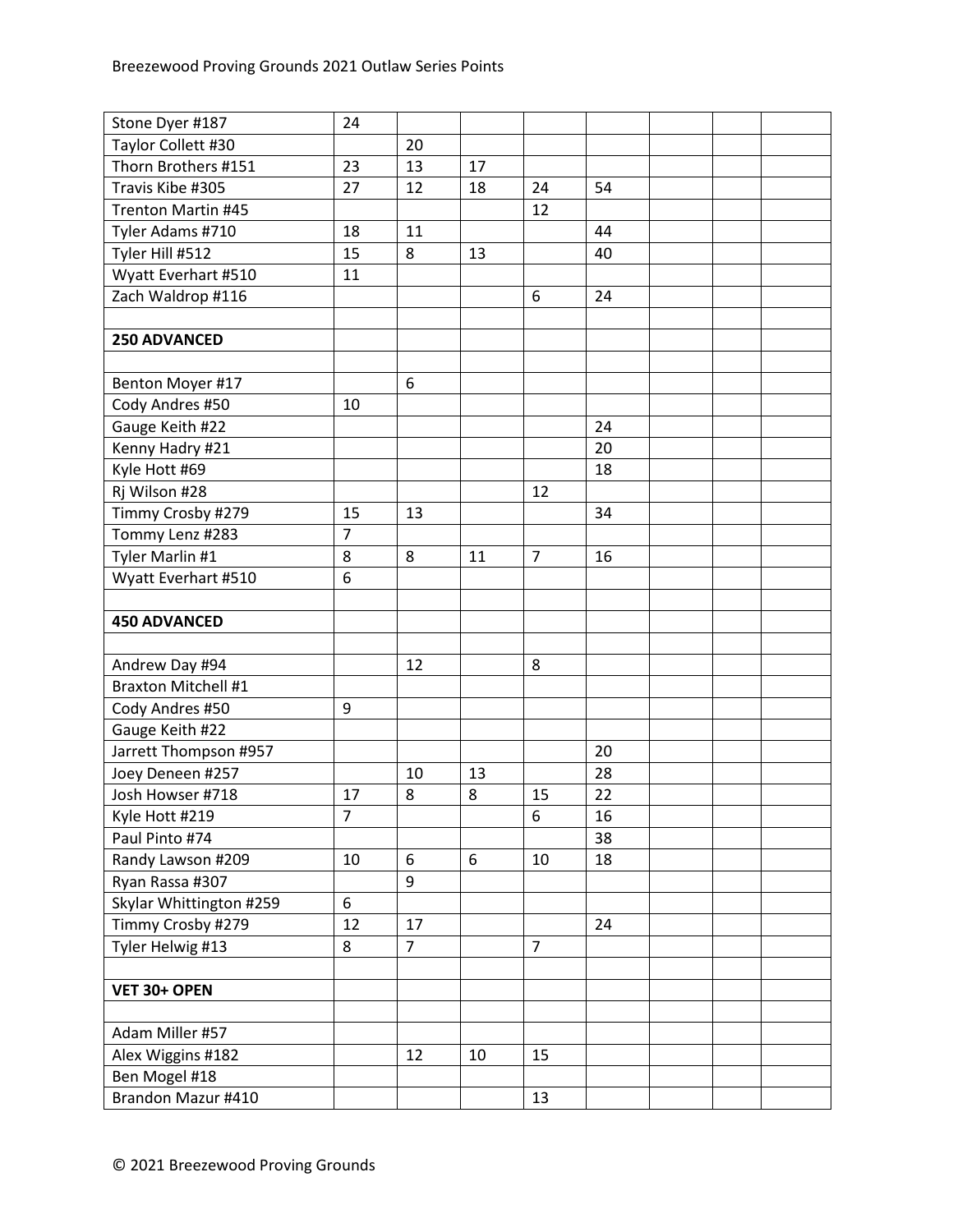| Brandon Smith #142    | 25             |                |                |                |    |  |  |
|-----------------------|----------------|----------------|----------------|----------------|----|--|--|
| Brendan Kuchinka #88  |                |                |                |                |    |  |  |
| Carl Davenport #88    |                |                |                |                | 44 |  |  |
| Charlie Rill #11c     |                |                | 17             | 26             |    |  |  |
| Chris Hazelton #65    | 20             | 18             | 14             | 20             |    |  |  |
| Cody Gray #504        | 11             |                |                |                |    |  |  |
| Daniel Loomis #24     |                |                |                |                | 26 |  |  |
| Daniel Reinhardt #781 | 12             |                |                | 17             |    |  |  |
| David Wingate #1      |                |                |                |                |    |  |  |
| Dean Childers #188    |                | 22             |                |                |    |  |  |
| Derrick Kuchinka #64  |                | 19             |                |                |    |  |  |
| Donald Miller III #8  |                |                |                |                |    |  |  |
| Donny Cross #117      | $\overline{7}$ |                |                |                |    |  |  |
| Dustin Ebaugh #82     |                |                |                | 19             |    |  |  |
| Jarrett Bellison #613 |                |                |                |                | 50 |  |  |
| Jason Keefer #817     |                | 10             |                | 11             | 34 |  |  |
| JJ Massicot #28x      |                |                |                |                |    |  |  |
| Joe Bloch #860        |                |                |                |                | 32 |  |  |
| Joey Gerz #2          |                |                |                |                |    |  |  |
| John Selby #17        | 21             |                |                |                |    |  |  |
| John Struble #14      |                |                |                | $\overline{7}$ |    |  |  |
| Josh Costaldo #587    |                | 6              | 8              | 8              |    |  |  |
| Josh Howser #718      | 32             | 30             | 24             | 33             |    |  |  |
| Justin Gruden #664    | 19             |                |                |                |    |  |  |
| Kurt Karcher #495     | 16             | 16             | 6              | 21             |    |  |  |
| Layne Pitta #124      |                |                |                |                |    |  |  |
| Lyle Hayett #129      |                |                |                | 23             |    |  |  |
| Mad Dog #x            | 22             |                |                |                |    |  |  |
| Matt Adams #1         | 23             |                |                |                |    |  |  |
| Matt Grove #472       | 10             | 15             | $\overline{7}$ | 16             | 30 |  |  |
| Michael Klinger #14   |                |                |                | 24             |    |  |  |
| Michael Novella #319  |                |                | 15             | 22             |    |  |  |
| Mike Feathers #447    | 17             | 13             |                |                |    |  |  |
| Nathan Heath #88      |                |                |                | 9              |    |  |  |
| Paul Hrubochak #735   | 14             | 20             | 16             | 25             |    |  |  |
| Percy Clair #353      |                | 8              |                |                |    |  |  |
| Randy Lawson #209     | 27             | 25             | 19             | 28             | 60 |  |  |
| Rick Fosbrink #23     |                | $\overline{7}$ |                | 12             |    |  |  |
| Ron Douglass #800     |                |                |                |                | 42 |  |  |
| Roy Povlik #13        |                |                |                |                |    |  |  |
| Russell Justus #283   | 6              |                |                |                |    |  |  |
| Ryan Adams #828       | 8              | 9              | 11             | 10             | 28 |  |  |
| Scott Hopper #323     |                |                |                |                | 38 |  |  |
| Taylor Collett #30    |                | 23             |                |                |    |  |  |
| Travis Ritter #420    | 18             | 17             | 13             | 14             | 40 |  |  |
| Tyler Hill #512       | 24             | 21             | 12             |                | 46 |  |  |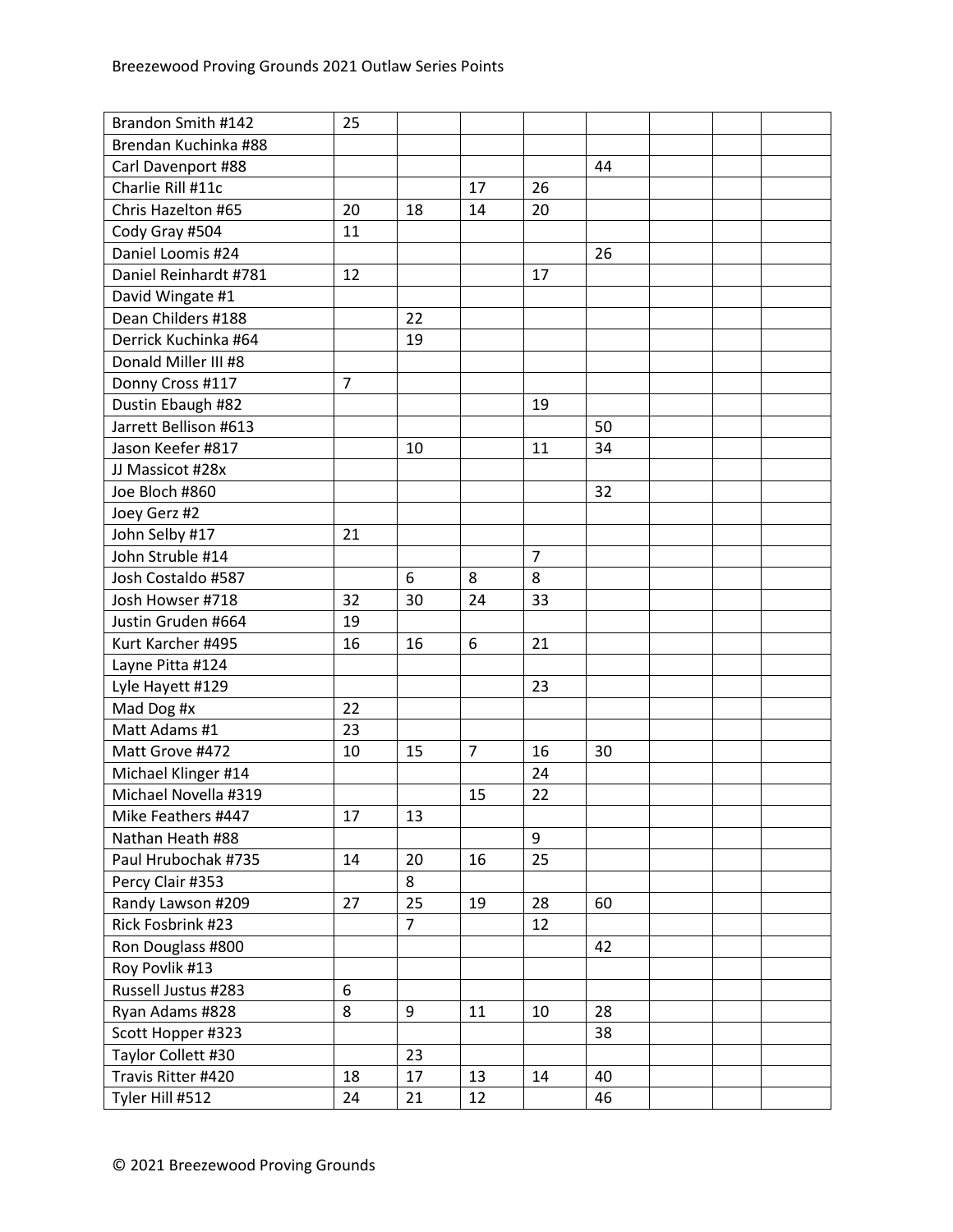| Wes Fritz #46                     | 13             |                |                |                |    |  |  |
|-----------------------------------|----------------|----------------|----------------|----------------|----|--|--|
| Zack Shaw #525                    | 9              | 11             |                |                |    |  |  |
| Zeb Scott #629                    | 15             | 14             | 9              | 18             | 36 |  |  |
|                                   |                |                |                |                |    |  |  |
| <b>SENIOR 45+ OPEN</b>            |                |                |                |                |    |  |  |
|                                   |                |                |                |                |    |  |  |
| Aaron Becker #67                  |                |                |                | 11             | 26 |  |  |
| Bill Lauver #442                  | 13             | 9              | 11             | 9              | 24 |  |  |
| Craig Shaw #x                     |                |                |                |                |    |  |  |
| Danny Waldrop #73                 | 18             | 14             | 14             | 15             | 16 |  |  |
| Don Breinich #457                 | $\overline{7}$ | $\overline{7}$ | $\overline{7}$ | $\overline{7}$ | 14 |  |  |
| Howard Ramsey #635                | 9              |                |                |                |    |  |  |
| Jarrett Bellison #613             |                |                |                |                |    |  |  |
| Jim Laird #87                     |                |                | 8              |                |    |  |  |
| Karl Knoebel #420                 |                | 6              | 6              |                |    |  |  |
| Mark Howser #117                  | 16             | 11             | 10             | 12             | 22 |  |  |
| Matt Exline #97                   |                | 12             |                | 13             | 40 |  |  |
| Matt VanSant #189                 | 15             |                |                | 14             | 30 |  |  |
| Mike Pettit #546                  | 11             |                |                |                |    |  |  |
| Paul Hrubochak #735               | 23             | 19             | 19             | 22             |    |  |  |
| Ray Eldridge #747                 | 10             |                |                |                |    |  |  |
| Rick Kramer #43                   | 12             |                |                |                |    |  |  |
| Ron Adams #424                    | 8              |                |                | 6              |    |  |  |
| Scott Martin #45                  |                |                |                | 17             |    |  |  |
| Troy Kull #747                    |                | 8              | 9              | 8              | 18 |  |  |
| Zeb Scott #629                    | 14             | 10             | 12             | 10             | 20 |  |  |
|                                   |                |                |                |                |    |  |  |
| <b>PIT BIKE OPEN</b>              |                |                |                |                |    |  |  |
|                                   |                |                |                |                |    |  |  |
| #385                              | 12             |                |                |                |    |  |  |
| Austin Taylor #36                 |                |                |                | 8              |    |  |  |
| Brandon Mazur #410                |                |                |                |                | 22 |  |  |
| Bryson Brink #317                 | 13             |                |                |                |    |  |  |
| Camden Durst #7                   |                |                |                |                |    |  |  |
| Cayden Mazur #420                 | 11             |                |                | $\overline{7}$ |    |  |  |
| Charles Bennett #111              |                |                |                |                | 14 |  |  |
| Chris Keebler #19                 |                |                |                |                | 28 |  |  |
| Colby Heath #8                    |                |                |                |                |    |  |  |
| Colton Bennett #10                |                |                |                |                |    |  |  |
| Deon Dunningan Jr #385            |                |                |                | 11             | 24 |  |  |
| Hunter Frankenberry #12           |                |                |                |                | 20 |  |  |
| Hunter Heath #8                   | 8              |                |                |                |    |  |  |
| Jarrett Bellison #613             |                |                |                | 13             |    |  |  |
|                                   | 9              |                |                |                |    |  |  |
| JP Long #43<br>Luca Andreoli #313 |                |                |                |                |    |  |  |
|                                   |                |                |                |                |    |  |  |
| Lucas Cook #521                   | $\overline{7}$ |                |                |                |    |  |  |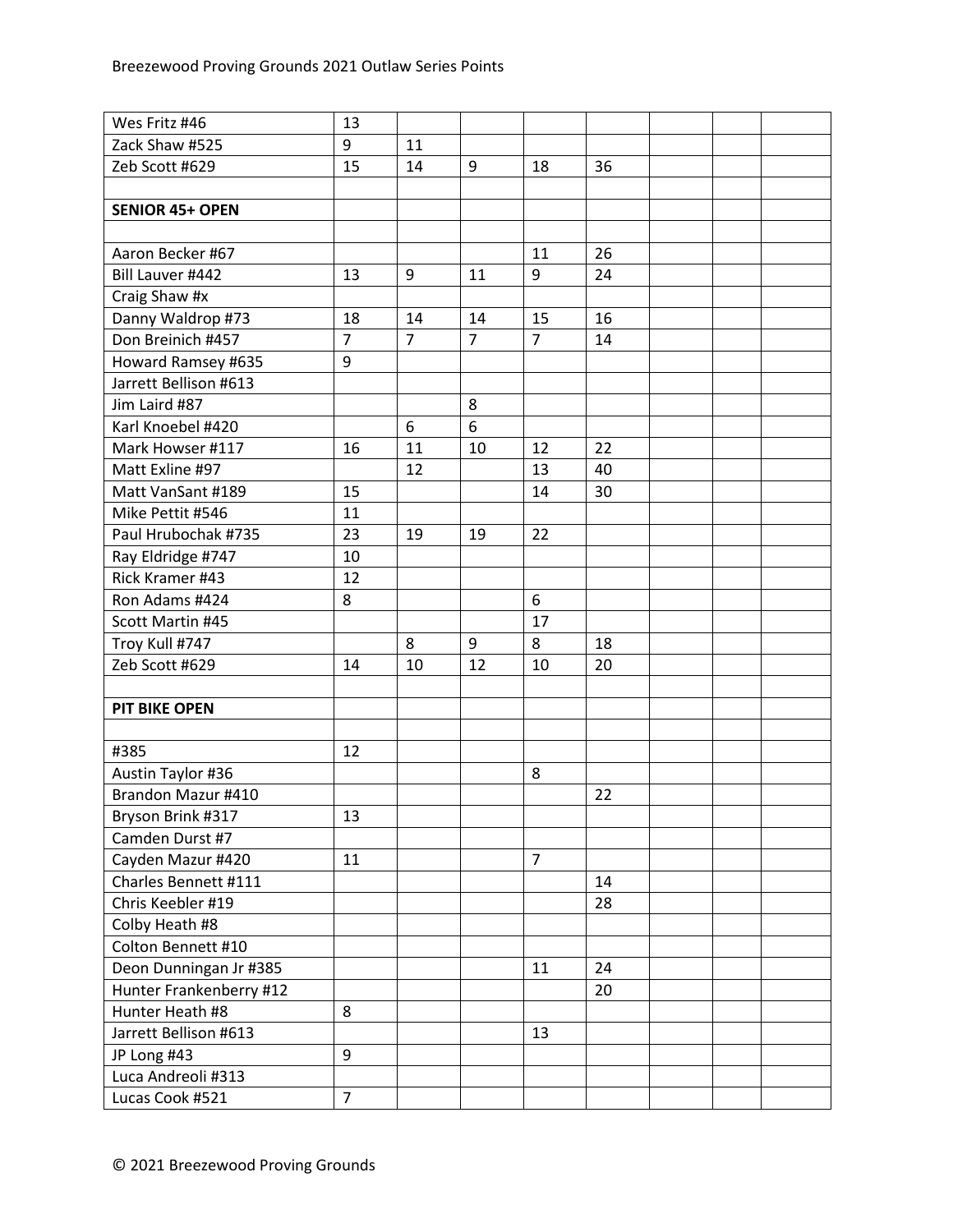| Micah Sayers #14          |                |                |                |                | 18 |  |  |
|---------------------------|----------------|----------------|----------------|----------------|----|--|--|
| Nathan Heath #88          |                |                |                | 10             |    |  |  |
| Randon Mazur #410         |                |                |                | 9              |    |  |  |
| Ricky Smith #859          | 10             |                |                |                |    |  |  |
| Ron Doug #800             | 15             | 12             |                |                |    |  |  |
| Silas Vriend #66          |                |                |                |                |    |  |  |
| Stuart Lewis Jr #15       | 20             |                |                | 18             | 38 |  |  |
| Stuart Lewis Sr #5        |                |                |                |                | 16 |  |  |
| Taylor Bennett #11        |                |                |                |                | 12 |  |  |
| Troy Nilon #6             |                |                |                |                |    |  |  |
|                           |                |                |                |                |    |  |  |
| <b>QUADS</b>              |                |                |                |                |    |  |  |
|                           |                |                |                |                |    |  |  |
| 50/70 OPEN                |                |                |                |                |    |  |  |
|                           |                |                |                |                |    |  |  |
| Alayna Loomis #24         |                | 10             |                |                | 12 |  |  |
| Carter Reese #813         |                |                |                |                |    |  |  |
| Domeano Dunnigan #1       | 9              |                |                | 8              | 14 |  |  |
| Easton Hackenburg #24     | 14             | 15             | 13             |                | 28 |  |  |
| Jacob Thornton #85        |                | $\overline{7}$ | 6              | 6              |    |  |  |
| Jane Beckett #128         | $\overline{7}$ |                |                |                |    |  |  |
| Landon Perrier #4         | 6              | 6              |                |                |    |  |  |
| Ryan Notarianni #4        |                | 8              | 8              | 13             | 18 |  |  |
|                           |                |                |                |                |    |  |  |
| 90/125 OPEN               |                |                |                |                |    |  |  |
|                           |                |                |                |                |    |  |  |
| Abby Waskiewicz #010      | $\overline{7}$ | 9              | $\overline{7}$ | 8              | 26 |  |  |
| Alayna Loomis #24         |                | 8              |                |                |    |  |  |
| Alirya Loomis #24x        |                |                |                |                | 22 |  |  |
| Annabella Eichner-Zuk #11 | 6              |                | 6              | 10             |    |  |  |
| Damano Dunnigan #1x       |                |                |                |                |    |  |  |
| Davis Weimer #192         |                |                |                |                | 30 |  |  |
| Easton Hackenburg #24     | 10             | 12             | 10             |                | 14 |  |  |
| Elizabeth Snier #11       |                |                |                |                | 18 |  |  |
| Elliana Shockey #316      |                | 6              |                |                |    |  |  |
| Emmaline Baldus #1        |                |                |                |                | 16 |  |  |
| Grace Shockey #321        |                | 10             | 8              | $\overline{7}$ | 24 |  |  |
| Jenna Crone #108          | 8              |                |                |                |    |  |  |
| Olivia Struble #746       |                |                |                | 6              |    |  |  |
| Ryker Loomis #7           |                | $\overline{7}$ |                |                | 20 |  |  |
| Super Zach Notarianni #9  | 15             | 17             | 15             | 15             | 40 |  |  |
| Todd Lawson #10           |                |                |                |                |    |  |  |
|                           |                |                |                |                |    |  |  |
| 200/300 OPEN              |                |                |                |                |    |  |  |
|                           |                |                |                |                |    |  |  |
| Aidan Baldus #9           |                |                |                |                | 16 |  |  |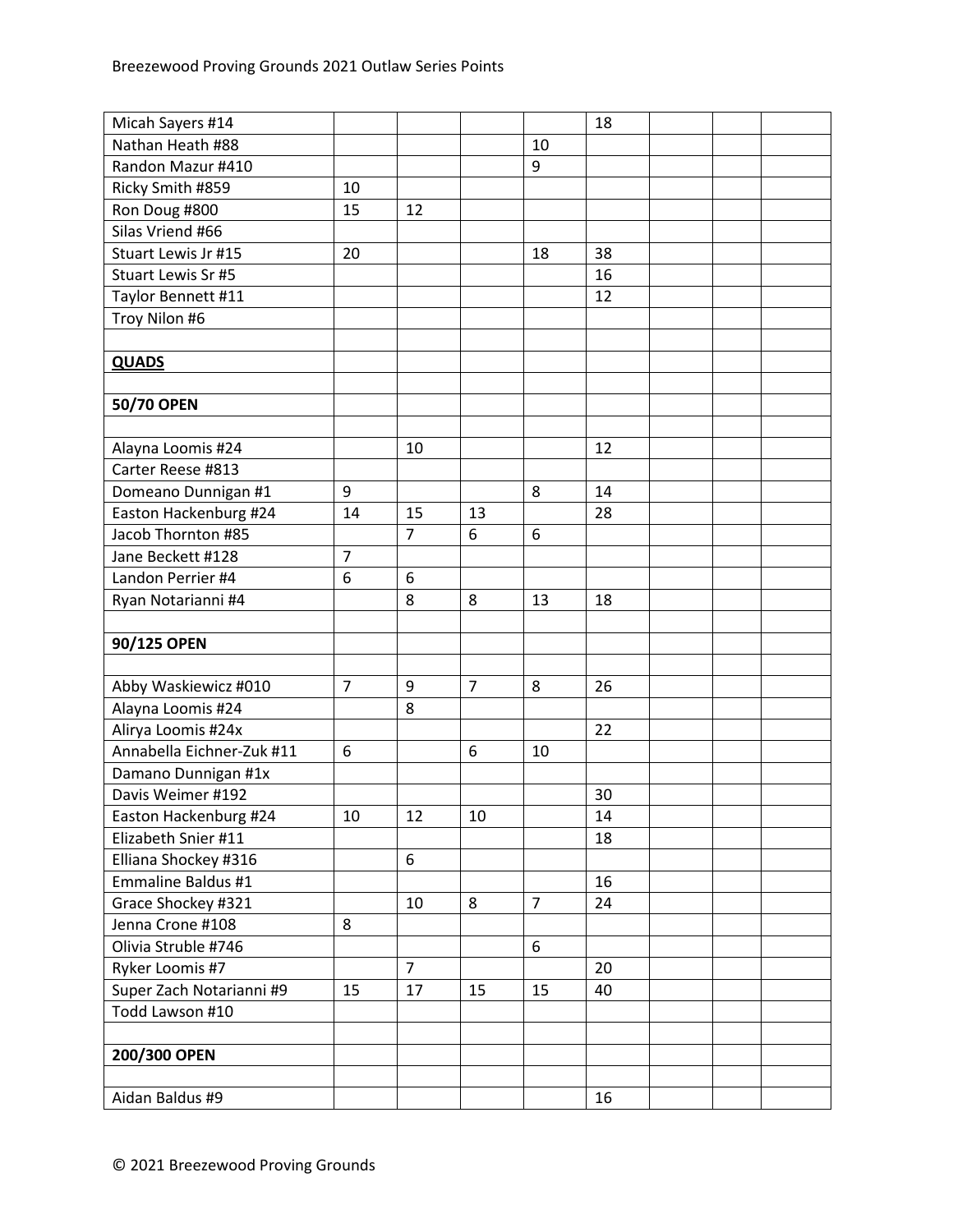| Ethan Lapp #325          |                | 6              |                |                      |                        |  |  |
|--------------------------|----------------|----------------|----------------|----------------------|------------------------|--|--|
| Pierce Snier #11         |                |                |                |                      | 12                     |  |  |
| Ray Eldridge #95         | 8              |                |                |                      |                        |  |  |
| Super Zach Notarianni #6 | 13             | 8              | 11             | 11                   | 26                     |  |  |
| Vaughn Kuchinka #64      |                |                |                |                      |                        |  |  |
| Vincent Dillon #54       |                | 13             |                |                      |                        |  |  |
|                          |                |                |                |                      |                        |  |  |
| 400 Open                 |                |                |                |                      |                        |  |  |
|                          |                |                |                |                      |                        |  |  |
| Campbell Thacker #131    |                | 14             |                |                      |                        |  |  |
| Dakota Pittman #998      |                | 10             | 7              | 9                    |                        |  |  |
| Dustin Shelly #109       | 13             |                |                |                      |                        |  |  |
| Hayden Wentz #407        |                | 9              |                |                      |                        |  |  |
| Kurt Lecorchick #715     | 8              | 12             | 12             | 14                   | 30                     |  |  |
| Kyle Arnold #5           | $\overline{7}$ |                |                |                      | 28                     |  |  |
| Kyle Church #007         | 11             |                | 10             | 12                   | 44                     |  |  |
| Mason Pingitor #913      |                |                |                | 10                   |                        |  |  |
| Matthew Bixler #26       | 6              | 11             |                |                      |                        |  |  |
| Mike Stossell #13        |                | 8              | 8              |                      | 22                     |  |  |
| Nevaeh Stahlman #115     |                |                |                | 8                    |                        |  |  |
| Nicholas Lueatke #776    | 10             |                |                | 11                   | 24                     |  |  |
| Sean Wilbur #131         |                |                |                |                      | 26                     |  |  |
| Super Zach Notarianni #9 |                |                | 9              |                      |                        |  |  |
| Tyler Marlin #609        | 9              | $\overline{7}$ | 17             | $\overline{7}$       |                        |  |  |
| Tyler Notarianni #6      | 18             | 19             | 6              | 19                   | 34                     |  |  |
|                          |                |                |                |                      |                        |  |  |
| <b>BEGINNER OPEN</b>     |                |                |                |                      |                        |  |  |
|                          |                |                |                |                      |                        |  |  |
| #19                      | 12             |                |                |                      |                        |  |  |
| Adam Croson #304         |                | 15             |                |                      |                        |  |  |
| Andrew Wadel #48         |                |                | 9              |                      | 22                     |  |  |
| Andy Wadel #13B          |                |                |                |                      |                        |  |  |
| Austin Lewis #343        | 15             | 17             |                | $17 - 2^{nd}$        |                        |  |  |
| Barry Wilbur #462        |                |                |                | 11                   |                        |  |  |
| Blake Shughart #48       |                |                |                |                      | $42 - 1$ <sup>st</sup> |  |  |
| Braden Povlick #128      |                |                | $\overline{7}$ |                      |                        |  |  |
| Brady Johnson #10x       |                |                |                | $22-1$ <sup>st</sup> |                        |  |  |
| Brady Williams #90       |                |                |                |                      |                        |  |  |
| Brent Berish #510        |                |                |                |                      | $28-1$ <sup>st</sup>   |  |  |
| Buck Spring #293         | 14             | 8              |                | 13                   |                        |  |  |
| Campbell Thacker #131    |                | $20-2^{nd}$    |                |                      |                        |  |  |
| Chad Lyons #708          |                | 16             |                | $17 - 2^{nd}$        |                        |  |  |
| Chase Fetterman #82      | 15             |                |                |                      |                        |  |  |
| Chase Helsey #88         |                | $18 - 3^{10}$  |                |                      |                        |  |  |
| Codey Shepherd #697      |                |                |                |                      |                        |  |  |
| Cody Stutzman #225       | 9              |                |                |                      |                        |  |  |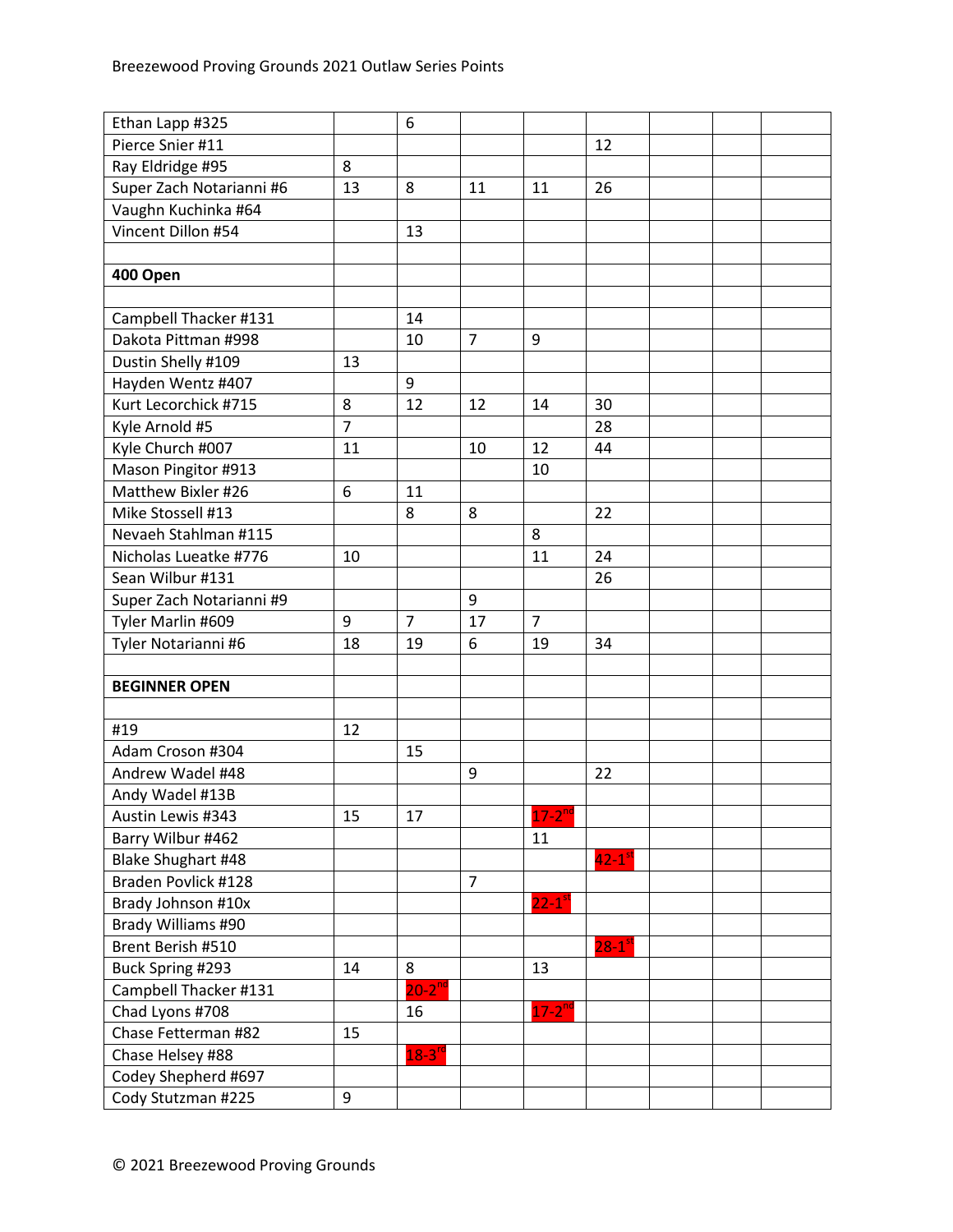| Cory Thornton #27      |                      |                |                      | 11                     |                      |  |             |
|------------------------|----------------------|----------------|----------------------|------------------------|----------------------|--|-------------|
| Curtis Zuk #28         |                      | 12             | 10                   | 13                     |                      |  |             |
| Dalton Negley #3       |                      |                | $16 - 3^{10}$        | $22-1$ <sup>st</sup>   |                      |  |             |
| Davin Kaisar #121      |                      |                |                      | $\overline{7}$         |                      |  |             |
| Devin Woodward #556    |                      |                |                      | 12                     |                      |  |             |
| Doug Sexton #23        |                      |                | 8                    |                        |                      |  |             |
| Dustin Barnard #112    |                      | 15             | 13                   | 9                      |                      |  |             |
| Dylan Petro #2         |                      |                |                      | 14                     |                      |  |             |
| Dylan Pryor #27x       |                      |                |                      | 8                      |                      |  |             |
| Felecha Dashem #118    | $25-1$ <sup>st</sup> | $18 - 3^{r}$   | 14                   | 13                     |                      |  |             |
| Hadden Snyder #315     | 9                    | 9              |                      |                        |                      |  |             |
| Hayden Wentz #407      | 11                   | 10             |                      |                        |                      |  |             |
| Jack Thornton #27      |                      |                |                      | 6                      |                      |  |             |
| Jacob Leland #67       | 11                   | 10             | 11                   | 10                     | $32-2$ <sup>nd</sup> |  |             |
| Jake Englehart #211    | 10                   | 6              |                      | 9                      | $18-2^{nd}$          |  |             |
| Jake Miller #21        | 10                   | 8              | 11                   | 12                     | $28-3$ <sup>rd</sup> |  |             |
| Jared O'Million #969   | 16                   | 12             | 8                    | 14                     | 20                   |  |             |
| Jayce Doulin #06       |                      |                |                      | $15-3$ <sup>rc</sup>   |                      |  |             |
| Jeremy Crandall #86    |                      | $\overline{7}$ |                      |                        |                      |  |             |
| Jesse Gardner #3       |                      |                |                      | $17-2$ <sup>nd</sup>   |                      |  |             |
| Joe Monge #6           |                      |                |                      | 6                      |                      |  |             |
| Joey Miller #818       | $20-2^{nd}$          |                | 14                   | 8                      |                      |  |             |
| John Baxter #486       |                      | 14             |                      | 11                     |                      |  |             |
| Joseph Sites #305      | 16                   |                |                      |                        |                      |  |             |
| Josh Dixon #741        |                      |                | 9                    |                        |                      |  |             |
| Josh Helbers #157      |                      |                | $\overline{7}$       |                        |                      |  |             |
| JR Rhinehart #10       | 13                   |                |                      | 10                     |                      |  |             |
| Justin Hodge #98       |                      | 11             |                      |                        |                      |  |             |
| Kyle Church #007       | $18 - 3^{n}$         |                | $18 - 2^{nd}$        | $\overline{7}$         |                      |  | <b>BUMP</b> |
| Kyle Hardman #987      |                      | 9              |                      | $15 - 3^{rd}$          | 12                   |  |             |
| Kyle Snook #47         |                      |                | 13                   |                        |                      |  |             |
| Matt Reagan #907       | $18 - 3^{10}$        | 17             | $22-1$ s             |                        |                      |  |             |
| Max Bittinger #846     | 17                   |                |                      |                        |                      |  |             |
| Nathan Nearhoof #714   | 8                    |                |                      |                        | 24                   |  |             |
| Nathan Shank #625      | 13                   | 14             | 12                   | 12                     | 26                   |  |             |
| Neal Beckett #287      | 14                   | 13             | 15                   | 10                     |                      |  |             |
| Nicholas Leudtke #776  |                      |                |                      | $15-3$ <sup>rd</sup>   |                      |  |             |
| Nick Schildtknecht #69 | $25-1$ <sup>st</sup> |                | $23-1$ <sup>st</sup> | $22 - 1$ <sup>st</sup> |                      |  | <b>BUMP</b> |
| Robert Mentzer #412    | $20-2^{nd}$          |                |                      |                        |                      |  |             |
| Rodney Williams #69    |                      |                |                      |                        |                      |  |             |
| Rusty Morder #920      |                      | $20-2^{nd}$    | $17-2^{nd}$          | 8                      | $14-3$ <sup>rd</sup> |  | <b>BUMP</b> |
| Ryan Masi #61          |                      | 16             |                      |                        |                      |  |             |
| Ryan Peters #22        |                      |                |                      | 14                     |                      |  |             |
| TJ Nichols #55         |                      | $25 - 1^{s}$   |                      |                        |                      |  |             |
| Tom Spencer #08        | 17                   |                | $15 - 3^{10}$        |                        |                      |  |             |
| Travis Hodge #98       | 8                    |                | 10                   | 9                      |                      |  |             |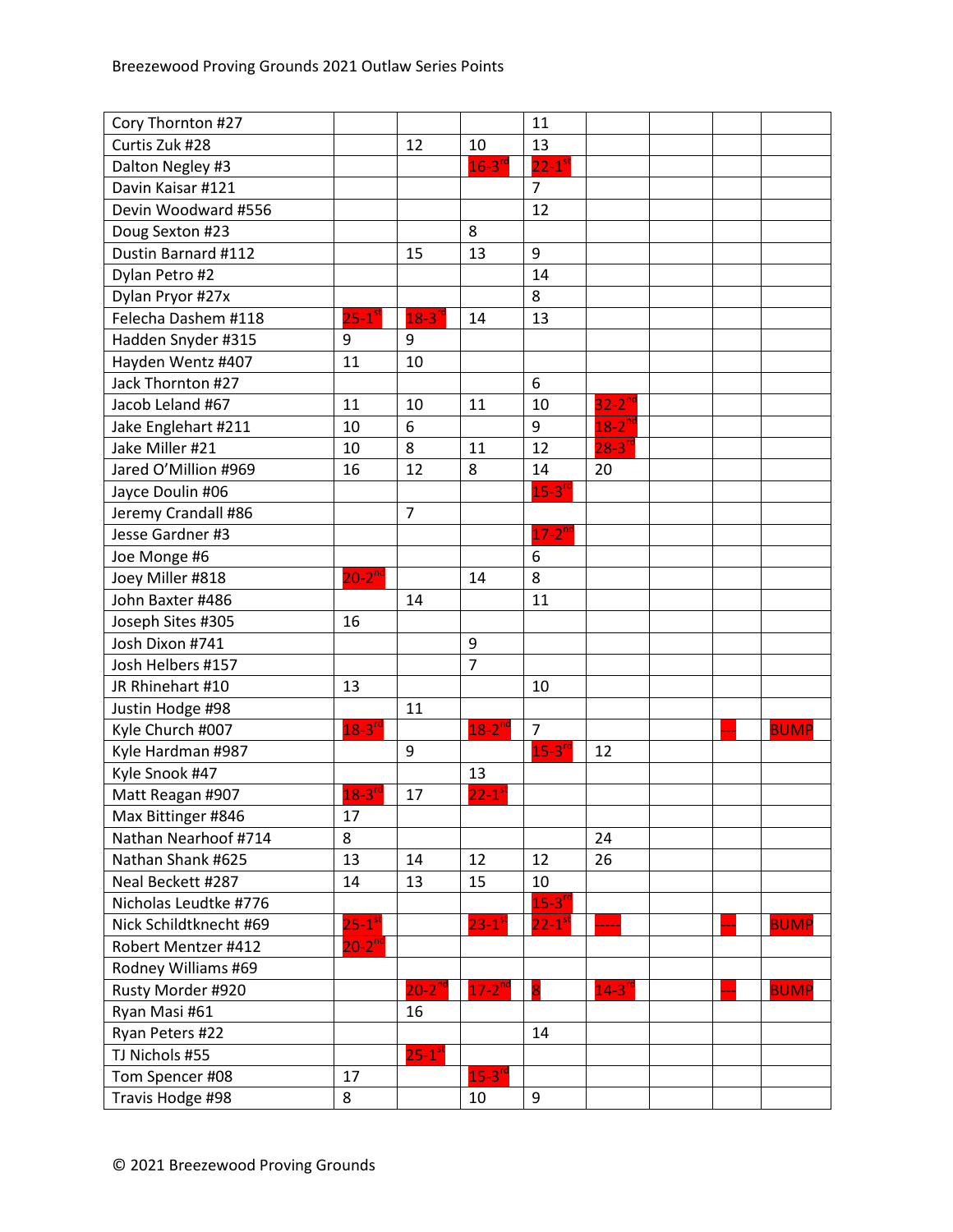| Ty Morris #371           |                | 13                   |                |    |    |  |
|--------------------------|----------------|----------------------|----------------|----|----|--|
| Ty Nichols 325           | 12             |                      |                |    |    |  |
| Vincent Dillon #54       |                | $25-1$ <sup>st</sup> |                |    |    |  |
| William Baker Jr #20     |                |                      | 12             |    |    |  |
| Zach Notarianni #9       |                | 11                   |                |    |    |  |
|                          |                |                      |                |    |    |  |
| <b>INTERMEDIATE OPEN</b> |                |                      |                |    |    |  |
|                          |                |                      |                |    |    |  |
| Andrew Williams #724     |                |                      |                |    |    |  |
| Blake Viands #625        |                | 18                   | 16             |    | 22 |  |
| Brendan Kuchinka #88     | 8              | 23                   | 19             | 12 | 32 |  |
| Caleb Croson #304        |                |                      |                | 13 |    |  |
| Cory Thornton #27        | 11             | $\overline{7}$       | 9              | 19 |    |  |
| Darren Davis #118x       |                |                      | 17             | 9  |    |  |
| Ethan Worden #794        | 18             | 12                   | 14             |    |    |  |
| Garret Snook #93         |                |                      | 15             |    |    |  |
| Jaryd Griffie #126       |                |                      |                |    |    |  |
| Joey Acquauiaa #616      |                |                      | $\overline{7}$ |    |    |  |
| John Wiesheier #524      | 12             | 15                   | 11             | 15 | 26 |  |
| Josh Castaldo #587       | 13             | 16                   | 24             | 17 |    |  |
| Nate Wright #399         |                |                      |                | 11 |    |  |
| Nick Schildtknecht #69   |                |                      |                |    |    |  |
| Rich Crowley #118        | $\overline{7}$ | 10                   | 10             | 8  | 42 |  |
| Ricky Campbell #82       | 15             | 8                    | 12             | 16 | 28 |  |
| Shelby Cobrando #55      | 14             | 14                   | 8              | 14 |    |  |
| Stacey Eckenrode #431    | 10             | 11                   |                |    |    |  |
| Taylor Smith #412        | 9              | 13                   |                |    |    |  |
| Tyler Kalp #28           | 16             | 9                    | 13             | 24 | 24 |  |
| Zack Davies #3           | 23             | 6                    |                | 10 |    |  |
|                          |                |                      |                |    |    |  |
| <b>ADVANCED OPEN</b>     |                |                      |                |    |    |  |
|                          |                |                      |                |    |    |  |
| Andy Rook #31            | 10             |                      | 7              | 7  | 16 |  |
| Ashley Imler #6          | 9              |                      |                |    |    |  |
| Brandon Hoag #26         |                | 23                   |                |    |    |  |
| Brett Pochet #225        | 17             | 7 <sup>1</sup>       | 10             | 11 | 28 |  |
| Brock Jumper #112        | 18             | 14                   |                |    |    |  |
| Bryan Wilhelm #911       | 11             |                      |                |    |    |  |
| Cole Wertz #21           |                | 13                   |                |    |    |  |
| Devin Baker #45          | $\overline{7}$ | 12                   |                |    |    |  |
| Dylan Tremellen #940     | 25             |                      |                |    |    |  |
| Gabe Lukasik #117        | 12             | 10                   | 9              | 9  | 18 |  |
| Kaden Gingras #003       | 13             | 16                   |                |    |    |  |
| Tim Notarianni #32       | 16             | 11                   | 13             | 6  | 22 |  |
| TJ Notarianni #4         | 14             | 9                    | 8              | 10 | 20 |  |
| Ty Gehman #113           | 20             | 15                   | 11             | 13 | 38 |  |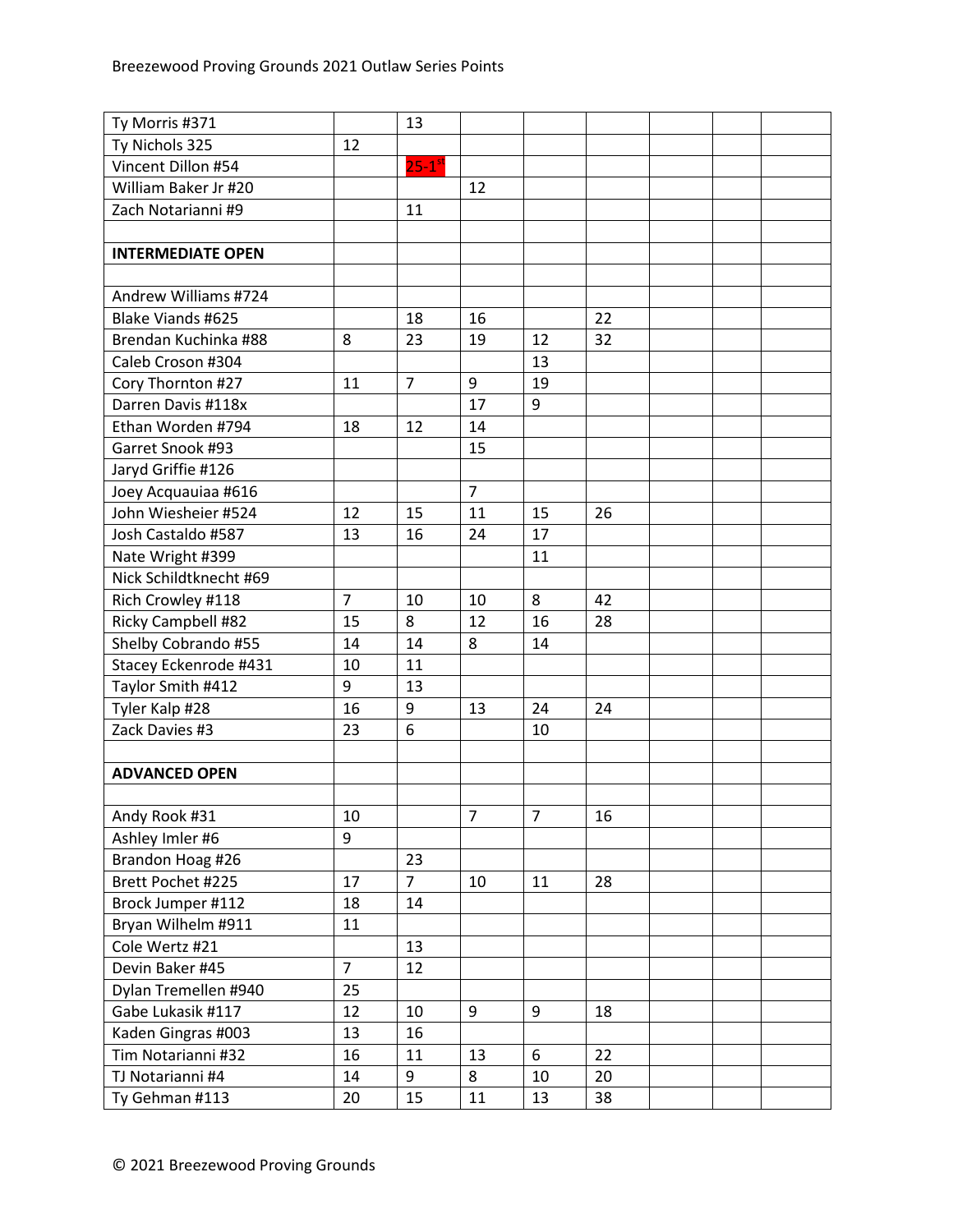| Tyler Marlin #609              | 15             | 18              | 18              | 18              | 24 |  |  |
|--------------------------------|----------------|-----------------|-----------------|-----------------|----|--|--|
| Tyler Notarianni #6            | 8              | 8               |                 | 8               |    |  |  |
|                                |                |                 |                 |                 |    |  |  |
|                                |                |                 |                 |                 |    |  |  |
| <b>WOMEN OPEN</b>              |                |                 |                 |                 |    |  |  |
|                                |                |                 |                 |                 |    |  |  |
| Anna Waskiewicz #061           | $\overline{7}$ | 8               |                 | 6               |    |  |  |
| Brianna Bove #489              |                | 9               |                 |                 |    |  |  |
| Destiny Boden #32              | 9              | 10              | 6               | 8               | 12 |  |  |
| Felecha Dashem #118            | 10             | 11              | $\overline{7}$  | 9               | 14 |  |  |
| Maddie Hill #505               | 12             | 18              | 14              | 16              | 28 |  |  |
| Nevaeh Stahlman #115           |                | $\overline{7}$  |                 | $\overline{7}$  |    |  |  |
| Shelby Cobrando #55            | 17             |                 |                 |                 |    |  |  |
| Tabby Krone #4                 | 8              | 13              | 9               | 11              | 18 |  |  |
|                                |                |                 |                 |                 |    |  |  |
| VET 30+ OPEN                   |                |                 |                 |                 |    |  |  |
|                                |                |                 |                 |                 |    |  |  |
| Bill Haer #66                  | $\overline{7}$ | 8               | $\overline{7}$  | 11              | 20 |  |  |
| Brendan Kuchinka #88           | 14             | 26              | 15              | 18              | 28 |  |  |
| Christopher Tenney #21         | 18             | 16              |                 |                 |    |  |  |
| Corey Shepherd #27             |                | 15              |                 |                 |    |  |  |
| Daryl Rhine #45                | 8              | 13              | 12              |                 |    |  |  |
| Dave Keller #77                | $\overline{7}$ | 10              | 9               | 8               |    |  |  |
| Dustin Shelly #109             | 10             | 19              | 18              | 17              |    |  |  |
| Gregory Anderson #86           |                |                 |                 | 15              |    |  |  |
| Jack Thornton #27              |                |                 |                 | $\overline{7}$  |    |  |  |
| Joey Acquaviva #616            |                |                 | 8               |                 | 26 |  |  |
| Joey Miller #818               | 6              | 6               |                 | 14              |    |  |  |
| Joseph Sites #305              | 12             |                 |                 |                 |    |  |  |
| Josh Castaldo #587             | 11             | 17              | 11              | 21              |    |  |  |
| Joshua Diehl #22               | 19             | 21              | 23              | 26              | 32 |  |  |
| Keith Helsley #88              | 10             | 9               |                 | 10              |    |  |  |
| Kurt Lecorchick #715           | 9              | 7               | 10              | 13              | 22 |  |  |
| Nick Gmeinwieses #644          | 11             |                 |                 |                 |    |  |  |
| Rich Crowley #118              | 13             | 18              | 16              | 19              | 42 |  |  |
| Ricky Campbell #82             |                | 14              | 14              | 16              |    |  |  |
| Stacey Eckenrode #431          | 8              | 12              |                 |                 |    |  |  |
| Steve Marlin #609              |                |                 |                 | 9               |    |  |  |
| Tom Spencer #08                | 9              | 11              | 13              | 12              | 24 |  |  |
|                                |                |                 |                 |                 |    |  |  |
| <b>OPEN TROPHY - NO POINTS</b> |                |                 |                 |                 |    |  |  |
|                                |                |                 |                 |                 |    |  |  |
| Blake Viands #625              |                | $4^{\text{th}}$ |                 |                 |    |  |  |
| Cole Wertz #21                 |                |                 |                 |                 |    |  |  |
| Cory Thornton #27              |                |                 | 7 <sup>th</sup> | 7 <sup>th</sup> |    |  |  |
| Darren Davis #118              |                |                 | 3 <sup>rd</sup> | 3 <sup>rd</sup> |    |  |  |
|                                |                |                 |                 |                 |    |  |  |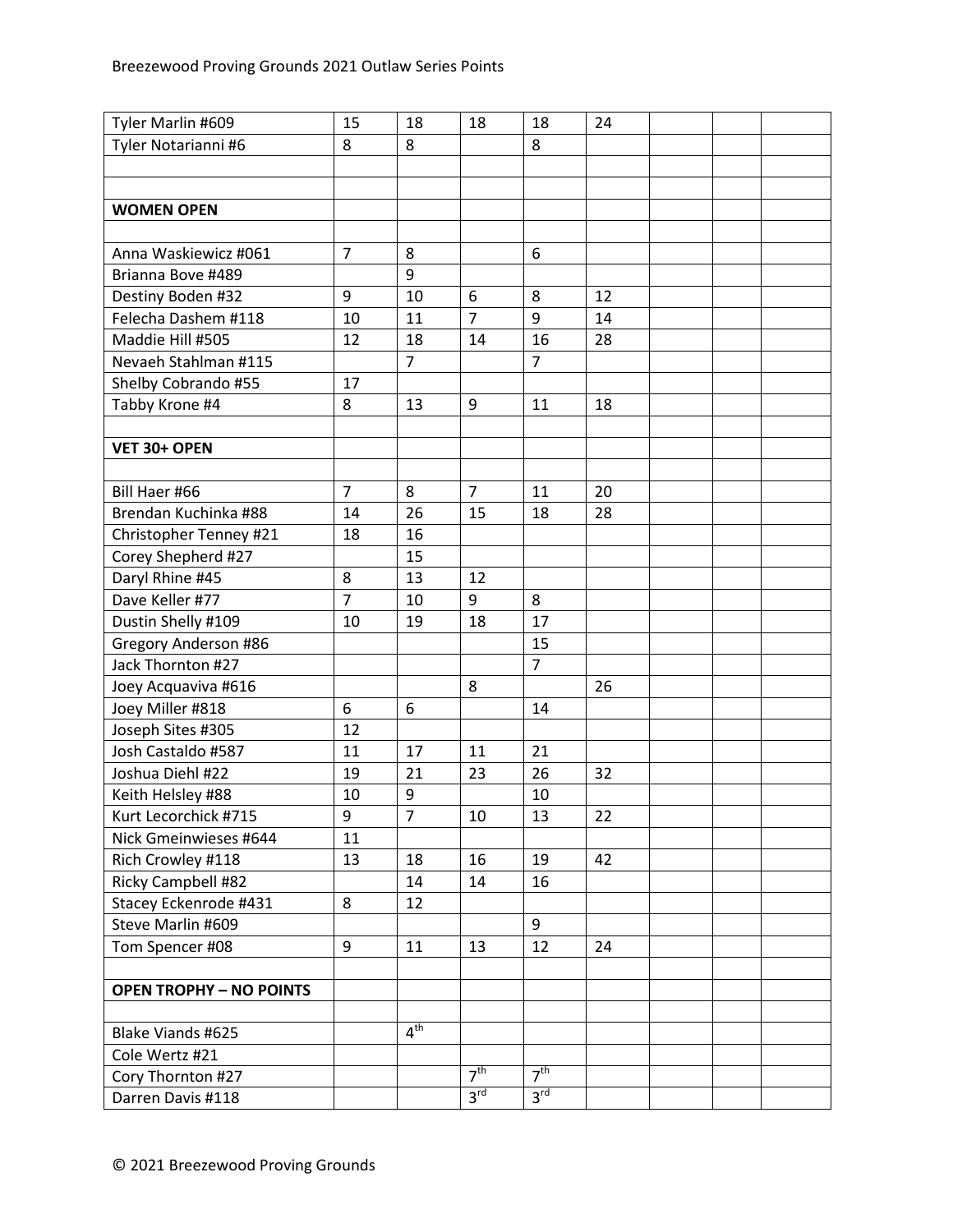| Devin Baker #45             |                 | 2 <sup>nd</sup> |                 |                 |                 |  |  |
|-----------------------------|-----------------|-----------------|-----------------|-----------------|-----------------|--|--|
| Jake Englehart #211         | 6 <sup>th</sup> | 6 <sup>th</sup> |                 |                 |                 |  |  |
| Jake Miller #21             | $q^{th}$        |                 |                 |                 |                 |  |  |
| Jared OMillian #969         |                 | 5 <sup>th</sup> |                 |                 |                 |  |  |
| Jaryd Griffie #126          |                 |                 |                 |                 |                 |  |  |
| John Souto #316             |                 |                 | 8 <sup>th</sup> |                 |                 |  |  |
| Jonathan Laub #93           |                 |                 | 6 <sup>th</sup> |                 |                 |  |  |
| Madison Lukasik #8          | 8 <sup>th</sup> |                 |                 |                 |                 |  |  |
| Nick Privett #66            |                 |                 | 5 <sup>th</sup> |                 |                 |  |  |
| Nick Schildtknecht #69      | 7 <sup>th</sup> |                 | 4 <sup>th</sup> | 5 <sup>th</sup> |                 |  |  |
| Steve Marlin #x             |                 |                 |                 |                 | 4 <sup>th</sup> |  |  |
| Taylor Smith #412           | 4 <sup>th</sup> |                 |                 |                 |                 |  |  |
| Tim Notarianni #32          | 1 <sup>st</sup> | 1 <sup>st</sup> | 2 <sup>nd</sup> | 1 <sup>st</sup> | 2 <sup>nd</sup> |  |  |
| TJ Notarianni #4            | 3 <sup>rd</sup> | 3 <sup>rd</sup> | 1 <sup>st</sup> | 4 <sup>th</sup> | $3^{\text{rd}}$ |  |  |
| Travis Hodge #98            |                 |                 | 9 <sup>th</sup> |                 |                 |  |  |
| Travis Hodge #98            |                 |                 |                 | 6 <sup>th</sup> |                 |  |  |
| Tyler Kalp #28              | 5 <sup>th</sup> |                 |                 |                 |                 |  |  |
| Tyler Marlin #609           | 2 <sup>nd</sup> | 7 <sup>th</sup> | $10^{th}$       | 2 <sup>nd</sup> | 1 <sup>st</sup> |  |  |
|                             |                 |                 |                 |                 |                 |  |  |
| <b>TRIKES</b>               |                 |                 |                 |                 |                 |  |  |
|                             |                 |                 |                 |                 |                 |  |  |
| <b>OPEN 2 STROKE</b>        |                 |                 |                 |                 |                 |  |  |
|                             |                 |                 |                 |                 |                 |  |  |
| Brien Ike #68               |                 |                 |                 |                 |                 |  |  |
| Dalton Gish #444            |                 |                 |                 |                 |                 |  |  |
| Dave Swinger #520           | 9               |                 | 14              | 6               |                 |  |  |
| Jeremy Crandall #86         | 6               |                 | 6               | $\overline{7}$  |                 |  |  |
| John Souto #316             | 17              |                 | $\overline{7}$  | 8               |                 |  |  |
| Josh Crone #108             | 8               |                 |                 |                 |                 |  |  |
| Micah Henry #72             | $\overline{7}$  |                 |                 |                 |                 |  |  |
| Sam Harkubusick #7          | 12              |                 | 9               | 15              |                 |  |  |
| Zachary Howard #249         | 10              |                 |                 | 10              |                 |  |  |
|                             |                 |                 |                 |                 |                 |  |  |
| <b>OPEN 4 STROKE</b>        |                 |                 |                 |                 |                 |  |  |
|                             |                 |                 |                 |                 |                 |  |  |
| Ashley Imler #6             |                 |                 |                 | 16              |                 |  |  |
| Lee Marker #5               | 16              |                 |                 |                 |                 |  |  |
| Nathan Mellon #36           | $\overline{7}$  |                 | 8               | $\overline{7}$  |                 |  |  |
| Pete Galanti #10            | 8               |                 | 9               | 8               |                 |  |  |
| Ruston Renn #69             | 11              |                 | 11              | 9               |                 |  |  |
| Sean Ridgway #314           | 6               |                 | 16              | 11              |                 |  |  |
| Tyler Hershey #27H          | 9               |                 | $\overline{7}$  | 6               |                 |  |  |
|                             |                 |                 |                 |                 |                 |  |  |
| <b>UP TO 200cc 4 STROKE</b> |                 |                 |                 |                 |                 |  |  |
|                             |                 |                 |                 |                 |                 |  |  |
| Bob Cammarota #28           |                 |                 |                 |                 |                 |  |  |